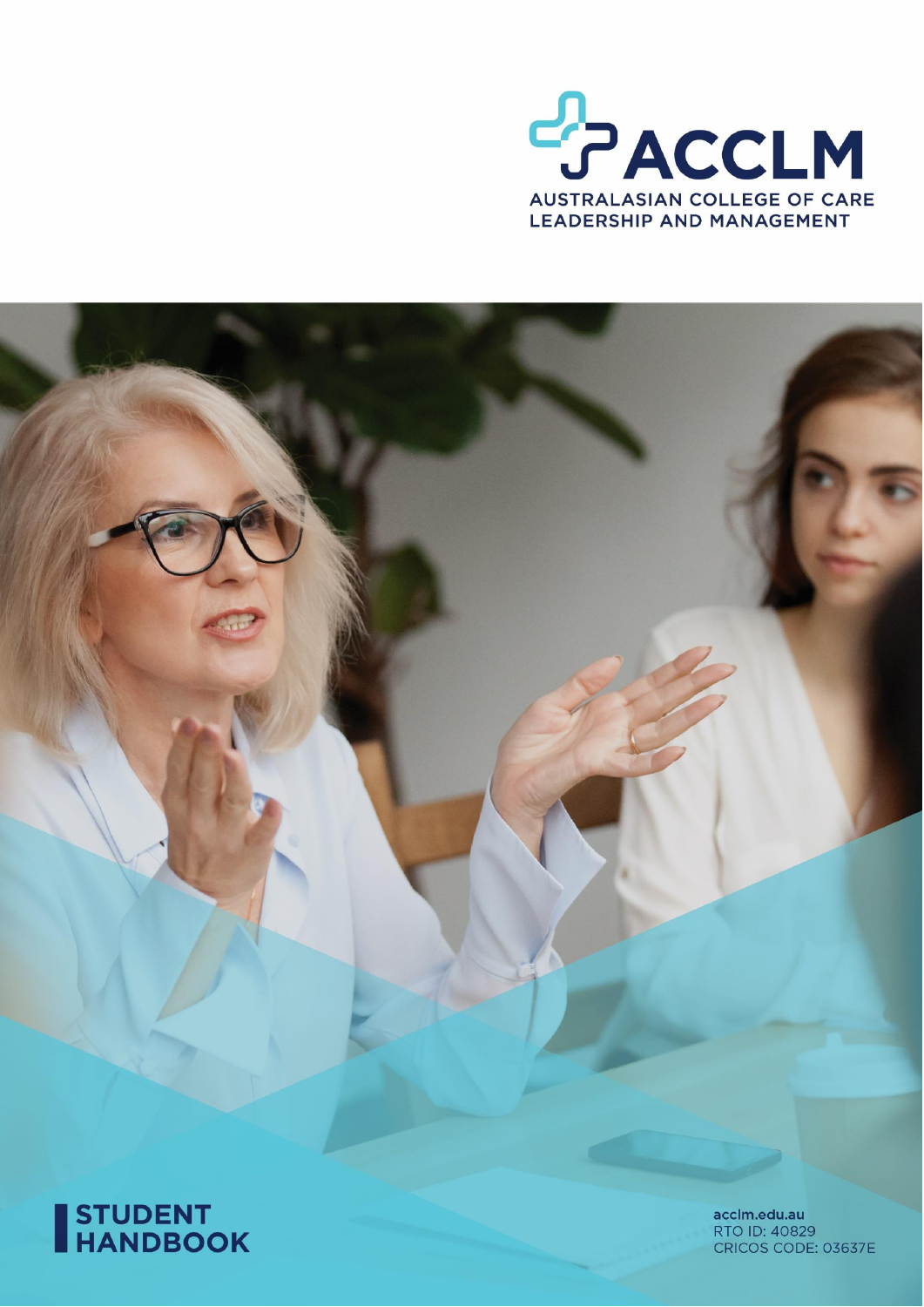

# <span id="page-1-0"></span>**About this Handbook**

This student handbook is your guide to studying with **Australasian College of Care Leadership and Management (ACCLM)**, either as a Domestic or an International Student. You are encouraged to read it carefully prior to commencing your course. The Student Handbook will aid you in getting the most out of your course. It provides information about ACCLM and your rights and responsibilities as an ACCLM student.

You will find essential information about the College Campus, College operations, enrolment procedures, fees and payments, courses, assessment and appeals, student services, and classrooms and other facilities.

For international students, **Part B** provides the information you need as a student visa holder. This includes attendance and academic progress requirements and rights to work while studying.

You will also find information about what to do in the event of a personal or family emergency and crisis, your rights to make an internal appeal against decisions made by ACCLM, and your right to make an external appeal if your internal appeal is rejected. We encourage you to communicate with us if you have any questions, concerns or issues whatsoever.

ACCLM Policies and Procedures are available in links provided throughout this student handbook and are published on the ACCLM website: [https://www.acclm.edu.au.](https://www.acclm.edu.au/)

# <span id="page-1-1"></span>**Disclaimer**

ACCLM makes every attempt to ensure that information distributed is accurate and up to date. However, from time to time, sections of this Student Handbook may be amended at any time to reflect changes in ACCLM Policies and Procedures or other matters related to the operations of the College. The Student Handbook, available on the ACCLM website, is the most current version. Anyone intending to act on any information contained in the Student Handbook should first check the ACCLM website: [https://www.acclm.edu.au](https://www.acclm.edu.au/) and communicate with ACCLM staff to make sure you have the most up to date information.

The information provided in this Handbook is provided in good faith but without express or implied warranty. ACCLM, its agents and employees, will not be liable for any loss or damage arising directly or indirectly from the possession, publication, use, or reliance on information obtained from this Handbook.

# <span id="page-1-2"></span>**Keys to success**

The most important message we would like to convey to you is that the benefits of studying at ACCLM depend on how you work with the ACCLM team (from the General Manager through to your Trainers and Student Service's team). ACCLM provides the learning facilities and resources to assist in making your learning enjoyable and successful. If you work hard, cooperate and work well with your fellow students and team at ACCLM and respect everyone for their strengths and cultural differences, you will get the maximum benefit from your enrolment with ACCLM.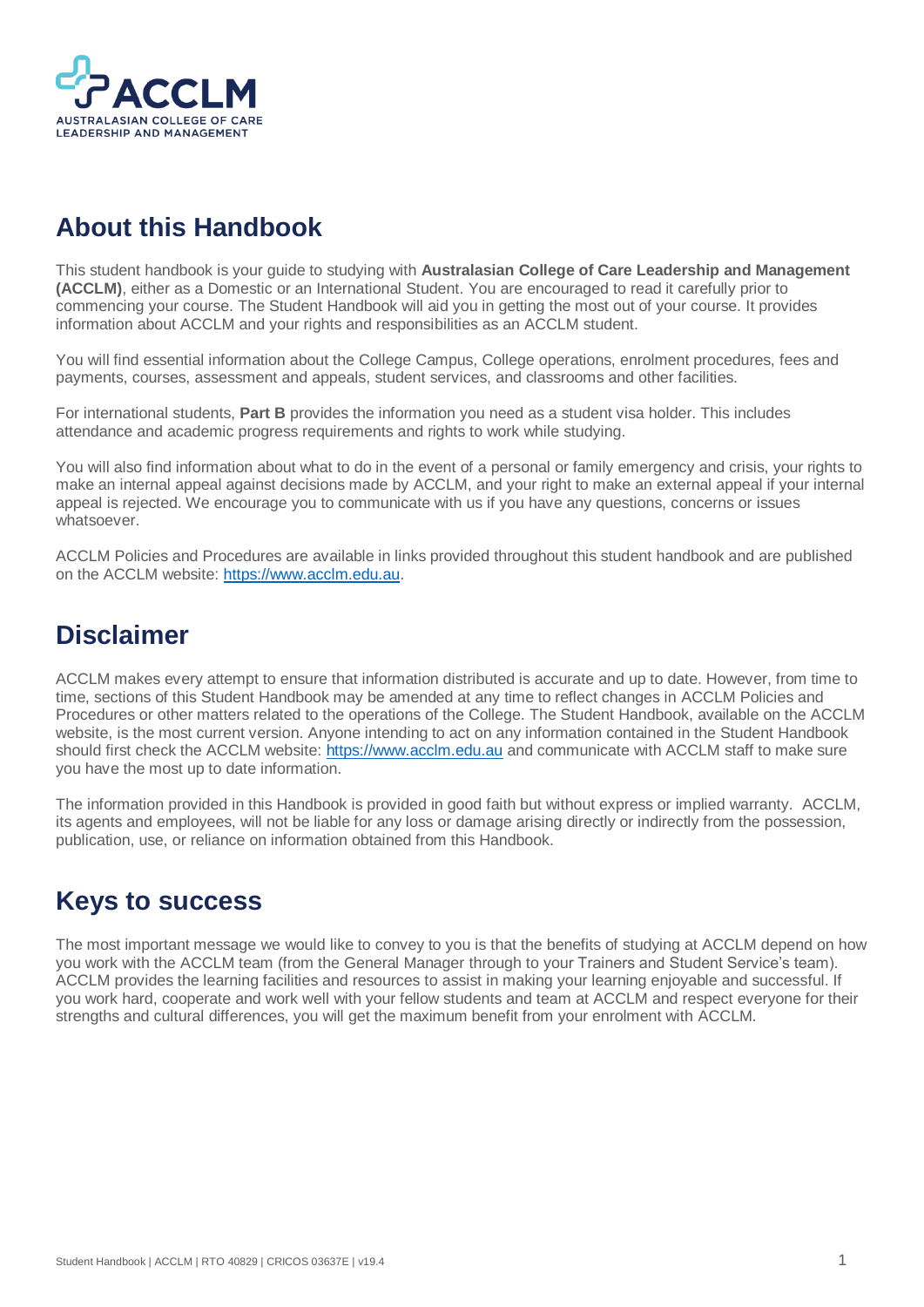

# <span id="page-2-0"></span>**Welcome to Education Centre of Australia**

Welcome to the Education Centre of Australia (ECA Group) where new and exciting experiences and adventures await you. As Chief Executive Officer of the ECA Group, together with trainers and staff of ACCLM, I welcome you to join our ECA Group family. ECA Group Colleges are distinctive and successful institutions which maintain a high profile and excellent reputation locally, nationally and internationally. Our experienced staff and trainers provide every student with the best educational opportunities possible.

ECA Group Colleges are comprehensive, multicultural colleges whose mission is to anticipate and respond to the educational needs of students, employers and communities in an everchanging world. The ECA Group provides students with an effective teaching and learning environment designed to raise education standards, enhance economic development and enrich personal lives.

We believe in empowerment to change lives and we are passionate about distributing that belief with our students. The ECA Group aspires to provide students with impressive teaching and learning settings designed to elevate educational standards and develop each student to their full potential.

I ask you to join us in continuing to focus on the mission and vision that has been established by the ECA Group with continued support and cooperation we can pursue excellence in academic achievements of all our students.

Best wishes, Rupesh Singh **Chief Executive Officer**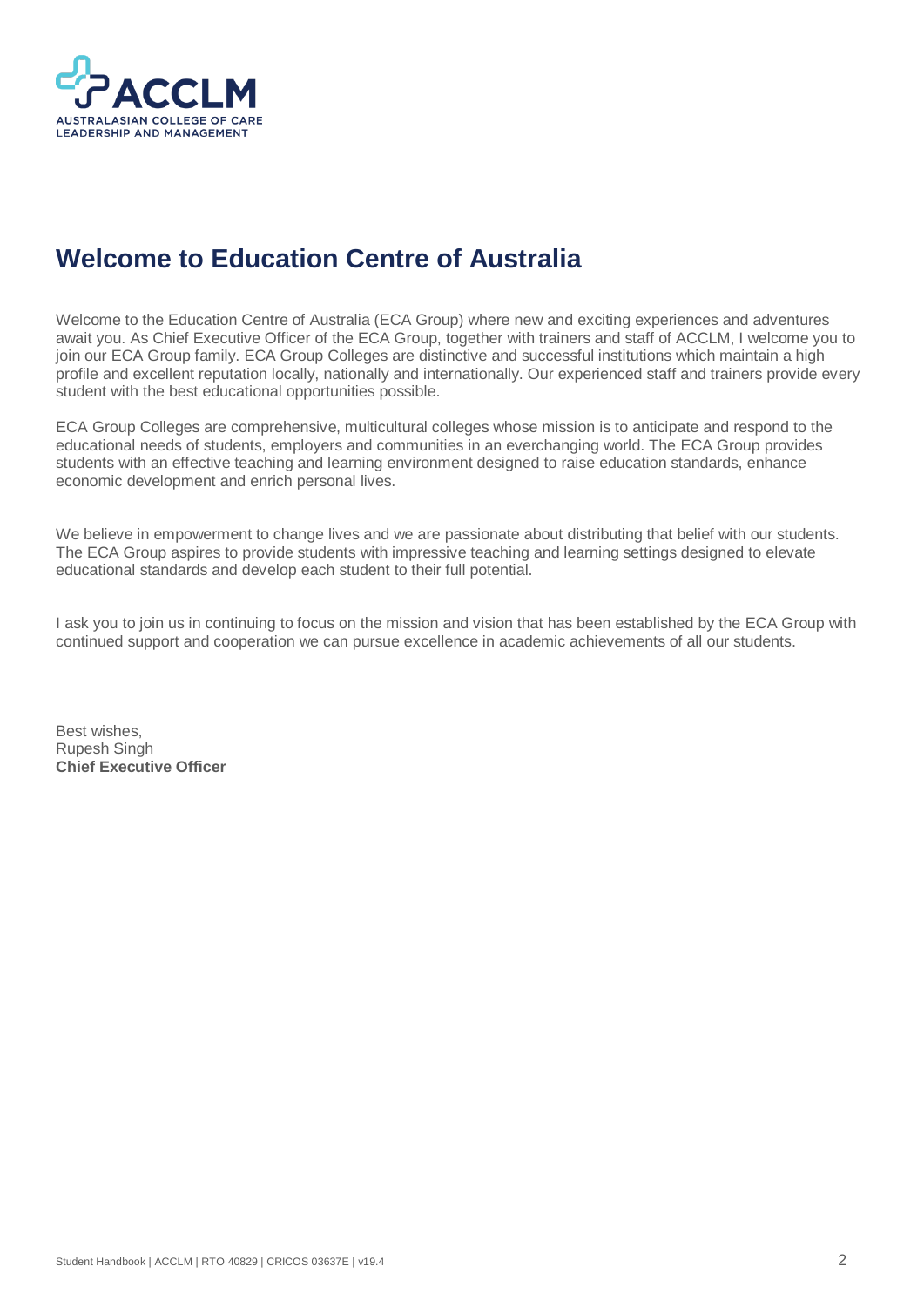

# **Table of Contents**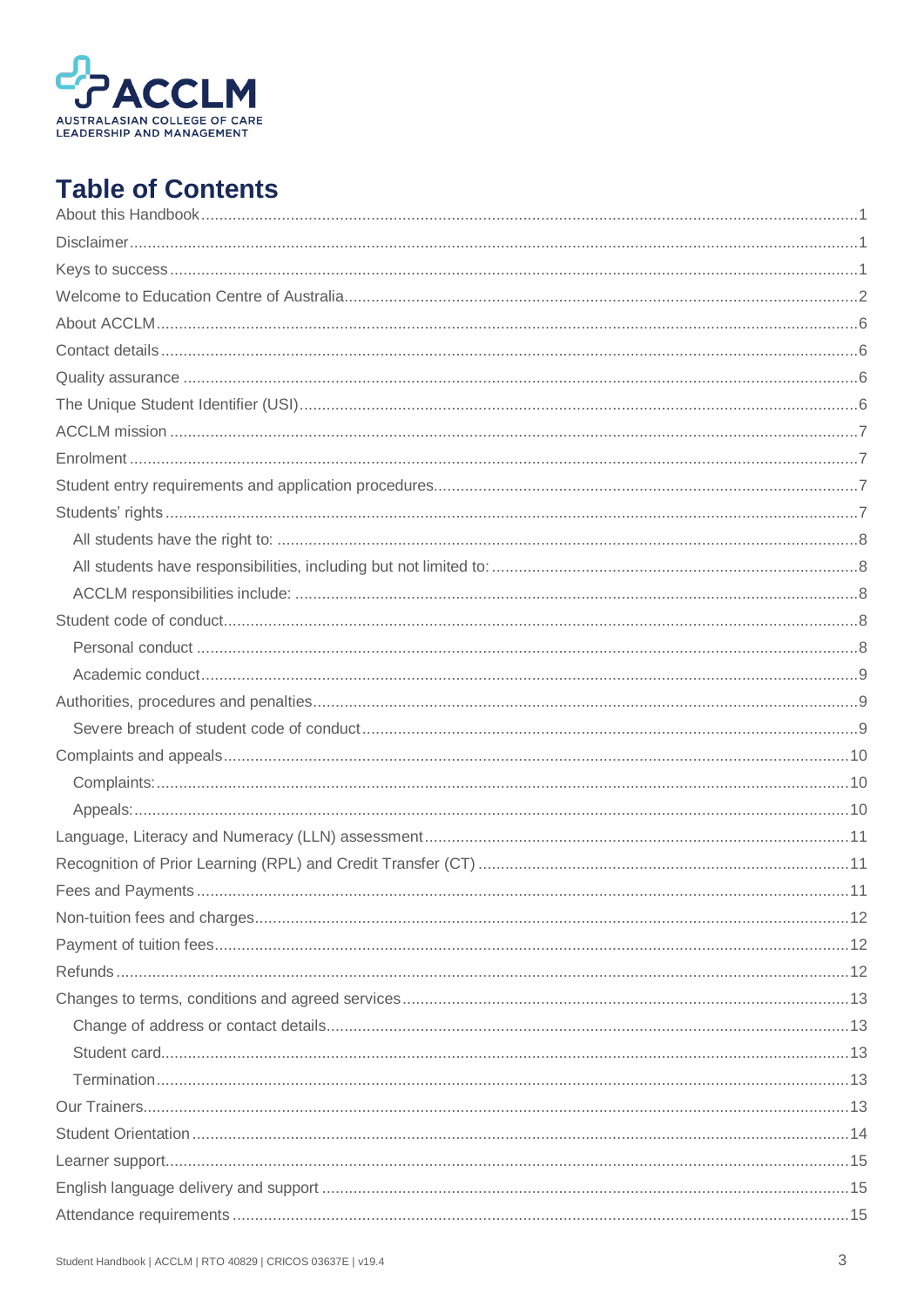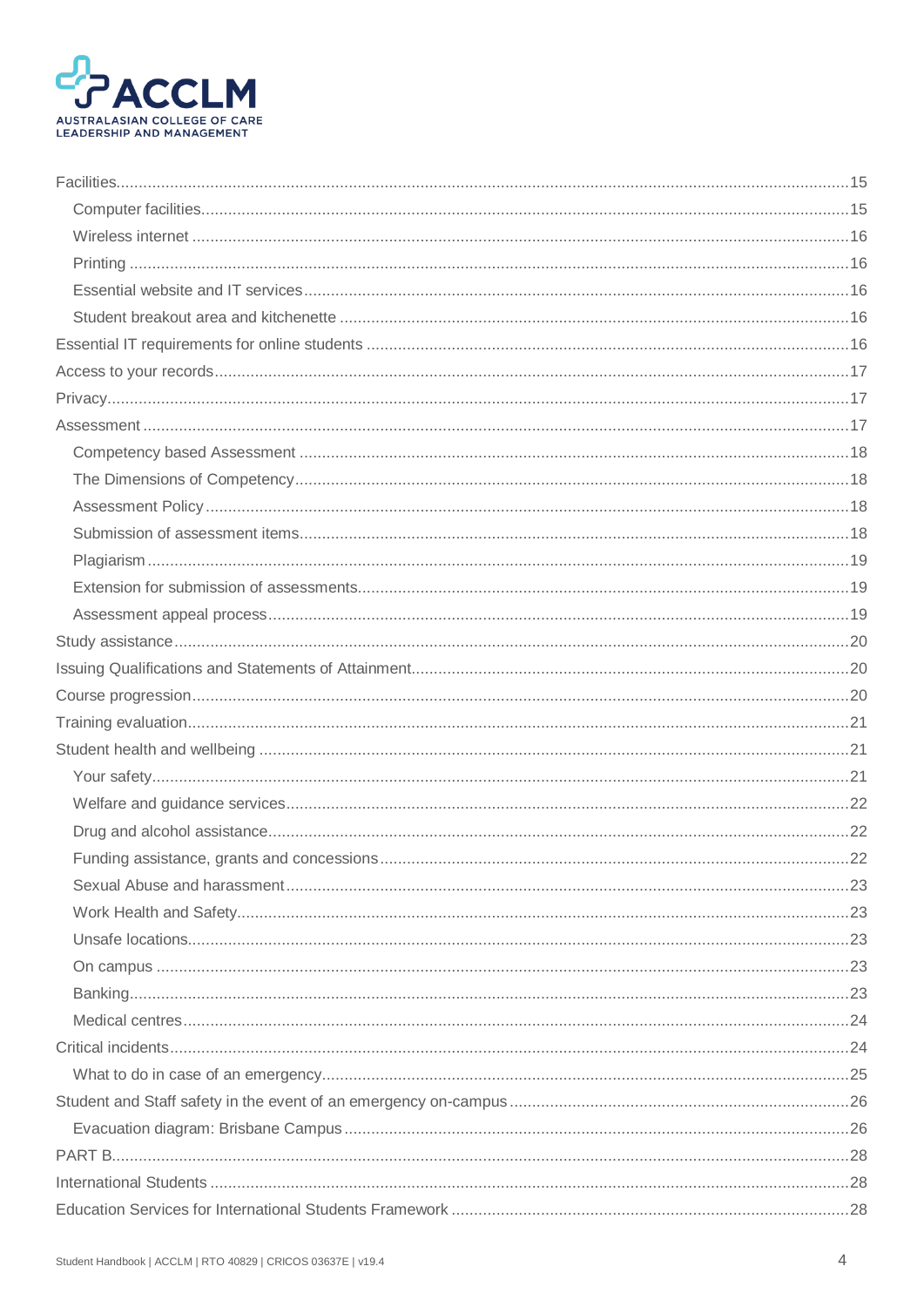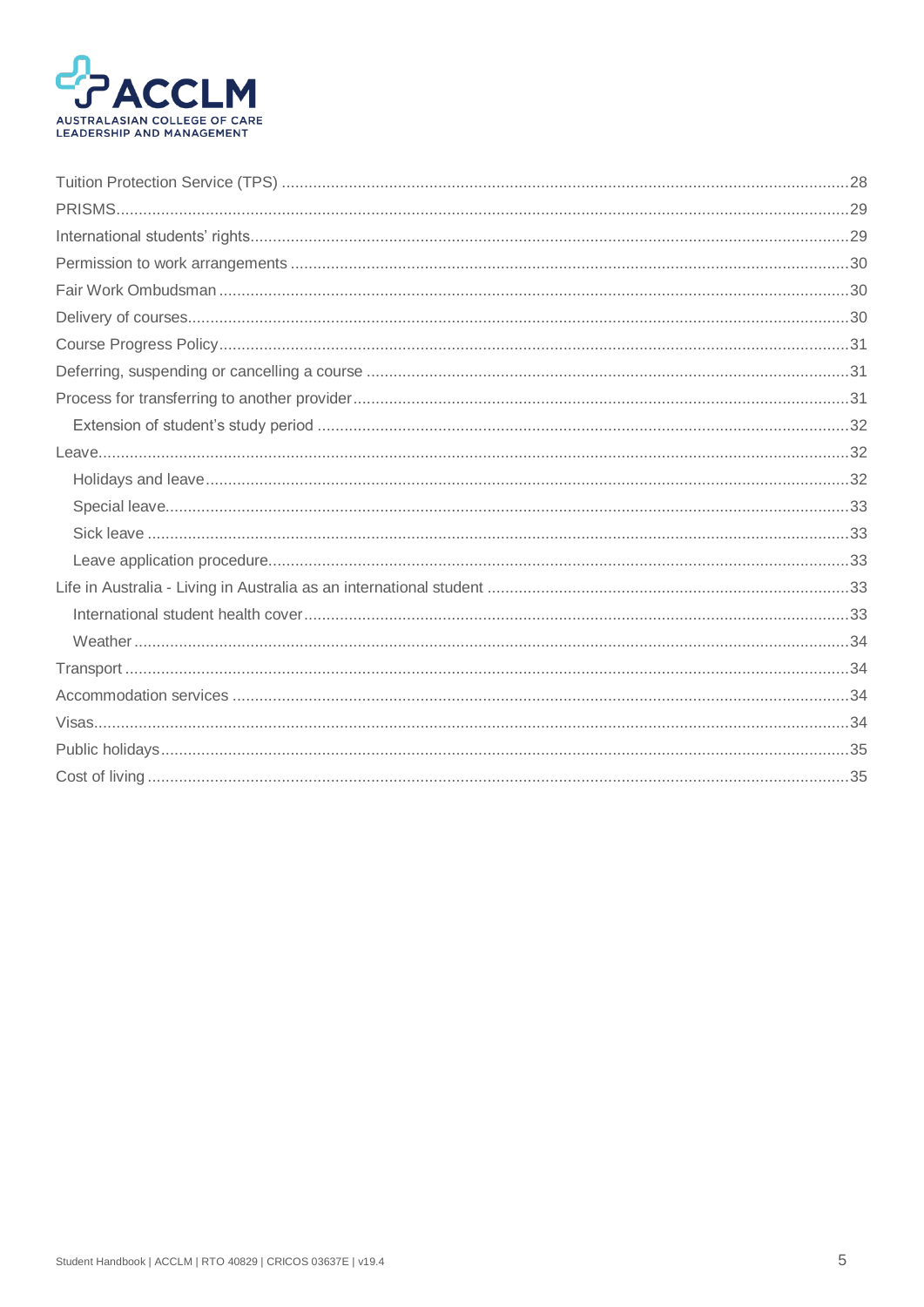

# <span id="page-6-0"></span>**About ACCLM**

ACCLM is a Registered Training Organisation (RTO) RTO ID 40829 and is listed on the Commonwealth Register of Institutions and Courses for International Students (CRICOS) which is a register of Australian Education Providers that are permitted to recruit, enrol and teach international students (CRICOS code: 03637E). ACCLM is part of the Education Centre of Australia Group.

ACCLM is responsible for the quality of the training and assessment you will receive in compliance with Standards for RTOs 2015, and for the issuance of the Australian Qualifications Framework (AQF) certification documentation. The Standards set out the requirements that an organisation must meet in order to be an RTO and ensure the integrity of nationally recognised training provided by RTOs.

ACCLM offers various courses on its scope of registration which you can see here: <https://training.gov.au/Organisation/Details/40829>

ACCLM ensures that current and prospective students are provided with the information they require to allow them to make informed decisions about enrolling with ACCLM, their training and assessment and to enter a training pathway that is the right fit for their career goals. ACCLM strives to achieve excellence in Vocational Education for students so as to make them job ready for industry.

For further information on each program offered through ACCLM, please refer to our website: [https://www.acclm.edu.au](https://www.acclm.edu.au/)

# <span id="page-6-1"></span>**Contact details**

**ACCLM** (RTO: 40829; CRICOS 03637E) Website[: https://www.acclm.edu.au](https://www.acclm.edu.au/) Email[: Info@acclm.edu.au](mailto:Info@acclm.edu.au) Address: 126 Margaret St, Brisbane City QLD 4000 Phone: (07) 3210 7488

# <span id="page-6-2"></span>**Quality assurance**

ACCLM operates under the Standards for Registered Training Organisations 2015. The Standards provide a framework for the delivery of quality educational services and for policies and procedures that the College follows in delivering its services. ACCLM regularly performs internal audits against these Standards to ensure that the College is compliant with the Standards, and that our policies and procedures are being implemented. ACCLM as an RTO is also subject to external audits conducted by the national VET regulator (Australian Skills Quality Authority), and independent financial auditors.

ACCLM constantly seeks to improve its educational services. Feedback from students is an important part of our quality review process and we encourage you to provide feedback at any time about any aspect of our service.

# <span id="page-6-3"></span>**The Unique Student Identifier (USI)**

The USI is a reference number made up of ten numbers and letters that creates a secure online record of your recognised training and qualifications gained in Australia from all training providers you undertake recognised training with and will give you access to your training records and transcripts. It can be accessed online anytime and anywhere, is free and easy to create, and stays with you for life.

If you are a new or continuing student undertaking nationally recognised training, you need a USI in order to receive your Qualification of Statement of Attainment. If you do not have a USI you will not receive your Qualification of Statement of Attainment. International students studying in Australia require a USI. All international students in Australia will have been issued with a Student Visa. Once you have arrived in Australia your visa will be activated, and you will be able to apply for a USI.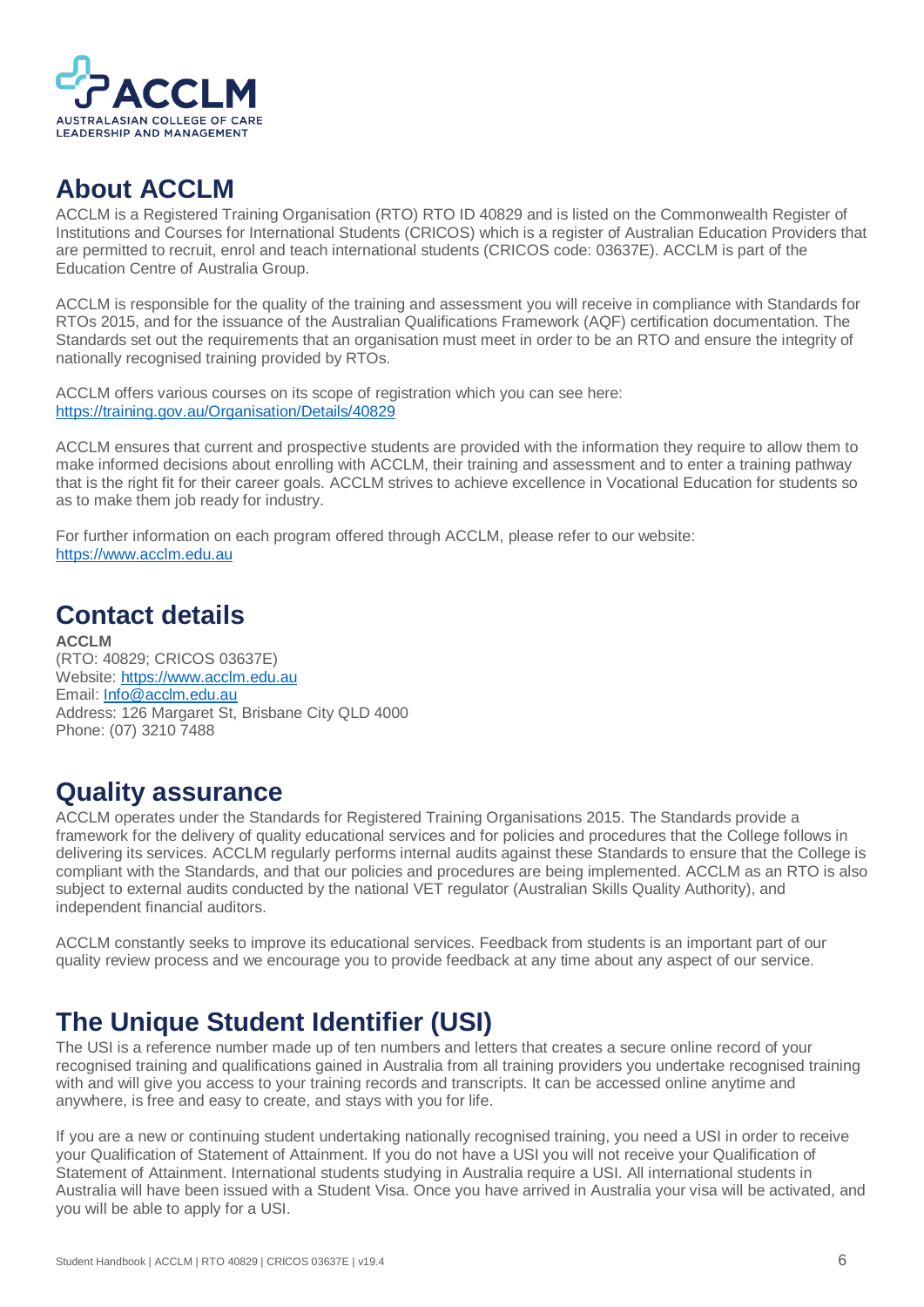

Creating a USI is quick, easy and free however you will need to provide identification to do so. To create a USI go to: <https://www.usi.gov.au/students/create-usi>

# <span id="page-7-0"></span>**ACCLM mission**

ACCLM is committed to achieving high standards in the provision of vocational education, training and other client services for the aged and community care sectors. Our trainers and assessors have many years of practical hands-on experience in their areas of expertise and provide contextualised training which can be put into practice immediately.

We have a unique holistic approach to the work we do, taking pride in the practical performance outcomes achieved by our clients. Learning and development can be delivered in a number of flexible and individualised ways. Our costeffective solutions are tailored to meet the operational budgets of an organisation or an individual.

ACCLM understands the difficulties in maintaining high quality care whilst minimising costs and maximising revenue. Our training focuses on the development and implementation of the practical strategies and changes necessary to achieve these aims.

# <span id="page-7-1"></span>**Enrolment**

When applying for enrolment a students' application is assessed on the entry criteria of the course. The applicant will be notified of the outcome of their application and if the applicant is not satisfied with the outcome of their application, they may request the application to be reviewed.

Students have the right to defer or cancel their enrolment as long as they follow the requirements set in the Enrolment and Transfer to another Provider Policy and Procedure available on the ACCLM website [https://www.acclm.edu.au/.](https://www.acclm.edu.au/) When the application is approved students will be provided with a confirmation of enrolment and information relating to the commencement of the course and orientation will be provided. If the application is not approved the applicant will be informed in writing of the reasons.

### <span id="page-7-2"></span>**Student entry requirements and application procedures**

Domestic students applying for courses at ACCLM can download an information pack on our website: <https://www.acclm.edu.au/information-pack/>

International students can apply through an Education Agent. Please see the Enrolment policy and procedure at [https://www.acclm.edu.au/.](https://www.acclm.edu.au/)

All documentation submitted with the application should be either original or certified copies. If the correct documentation is not received, the application may be rejected. The applicant will be contacted and asked to submit the required documentation.

ACCLM acknowledges the role of Education Agents in the recruitment of international students. The Agent is often the first point of contact between our prospective students and the college.

ACCLM ensures that all reasonable measures are taken to engage Education Agents that have the appropriate knowledge and understanding of the Australian international education industry and do not engage Education Agents who are dishonest or lack integrity (National Code Standard 4).

# <span id="page-7-3"></span>**Students' rights**

Each student enrolled at ACCLM, whether domestic or international, has the right to be treated fairly and equitably. Students have the responsibility to respect the rights of one another and all ACCLM personnel and training staff. Students will not be placed in a position that compromises their personal dignity or personal safety. Clear educational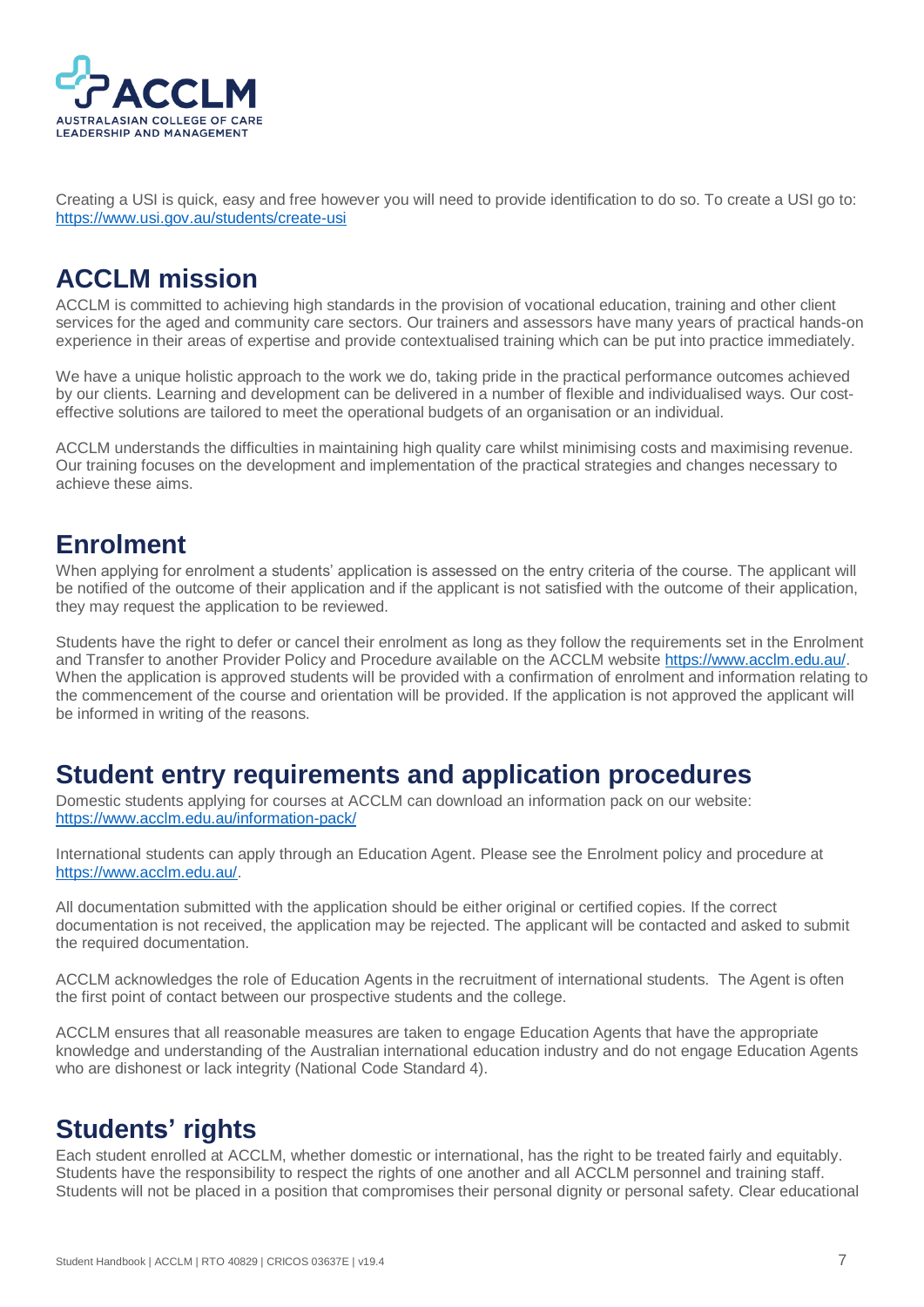

rationale and established procedures form the basis of all activities which students are required to undertake at ACCLM.

Students must always remain aware that discrimination of any nature including sexual, religious and cultural harassment, and bullying of any nature or by any medium are all unacceptable and will not be tolerated. They are socially unacceptable and likely to create an offensive, intimidating or hostile environment, and are contrary to the educational and operational policies of ACCLM. Every student is encouraged to be sensitive of and towards their training environment, their student cohort, their trainers, people working within any ACCLM and with whom they come in contact.

ACCLM personnel and representatives will go out of their way to respect, uphold and protect your rights.

### <span id="page-8-0"></span>**All students have the right to:**

- Expect the education and training they receive will be of a quality consistent with the Standards for Registered Training Organisations 2015.
- Be informed about personal information that is collected about them and the right to review and correct that information.
- Access to ACCLM's consumer protection, complaints and appeals system.

### <span id="page-8-1"></span>**All students have responsibilities, including but not limited to:**

- Provide accurate information to ACCLM.
- Behave in a responsible and ethical manner.

#### <span id="page-8-2"></span>**ACCLM responsibilities include:**

- Providing the training and support necessary to allow all students to achieve competency.
- Providing a quality training and assessment experience for all students.
- Providing a clear and accessible feedback and consumer protection system.

### <span id="page-8-3"></span>**Student code of conduct**

ACCLM Student Code of Conduct is based on the principles of equity, mutual respect and shared responsibility. We pride ourselves on the diversity of our students and staff. Students are expected to understand and meet these principles of behaviour. ACCLM has established clear standards for student's interpersonal and academic conduct, that is, to:

#### <span id="page-8-4"></span>**Personal conduct**

- Act with honesty and integrity
- Provide accurate information for enrolment and payments
- Be considerate, polite and courteous
- Take responsibility for your actions
- Treat others with dignity and respect at all times, especially when there is disagreement
- Treat others fairly and without discrimination, regardless of their race, ancestry, place of origin, colour, ethnicity, citizenship, religion, gender, sexual orientation, age or disability
- Respect differences in people, their ideas and opinions
- Respect the privacy and confidentiality of staff and students
- Take appropriate measures to help those in need
- Not initiate or participate in harassment (sexual, racial, religious, etc.)
- Not act in any way that could be perceived as bullying behaviour
- Show care and regard for the property of others
- Not bring anything to College that could compromise the safety of others
- Follow dress and safety guidelines
- Have your student ID card with you at all times in the College
- Show your student ID card when asked by College staff members
- Respect the restrictions on consuming food and drinks in classrooms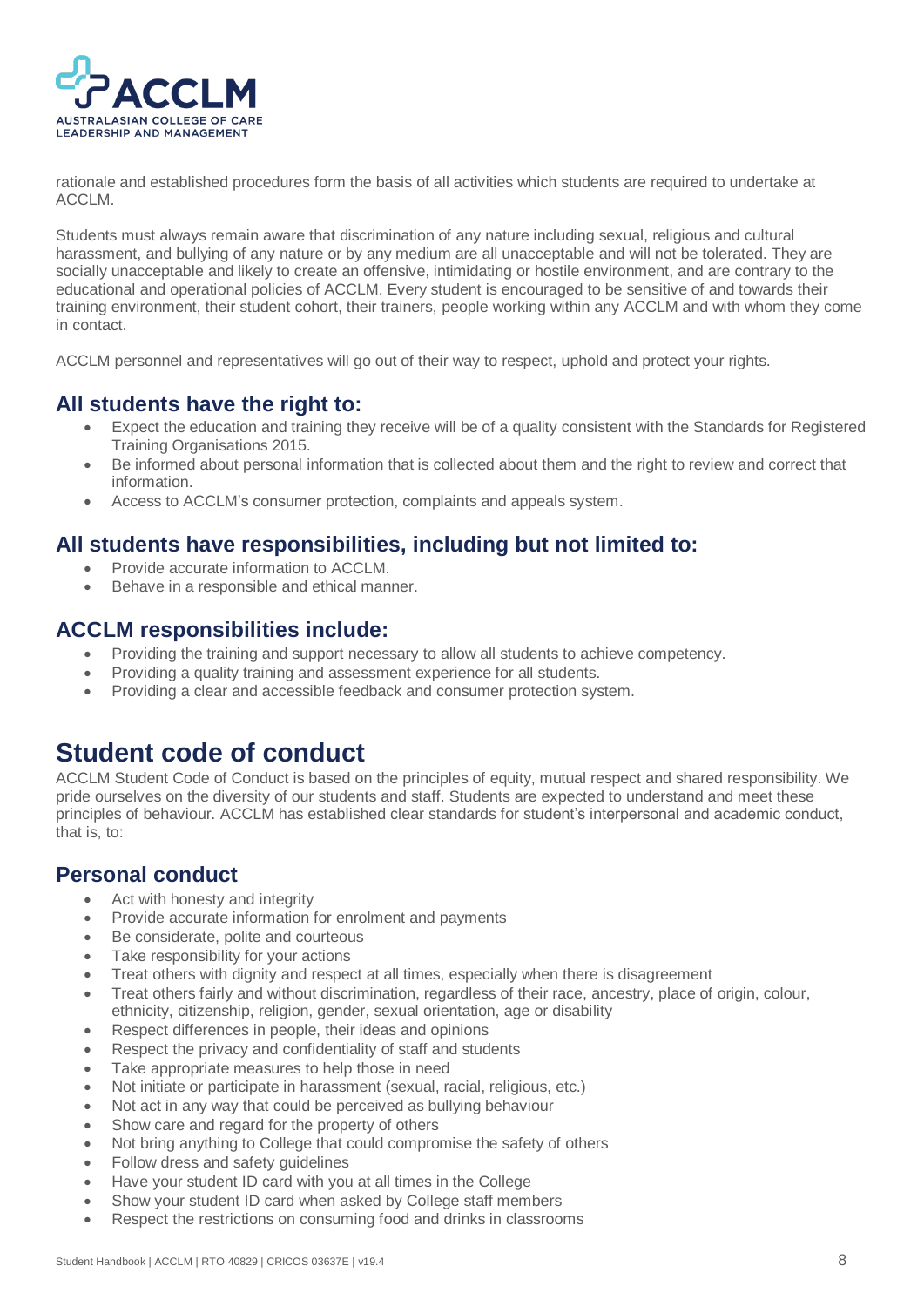

- Obey State laws for the College that you are studying at
- Do not smoke indoors, or outdoors against public health restrictions

### <span id="page-9-0"></span>**Academic conduct**

- Give all class members the opportunity to listen and interact in a quiet, non-disruptive environment
- Respect the need of others to work in a learning environment
- Come to college prepared, on time and ready to learn
- Turn off mobile phones during classes and assessments
- Attend and leave classes at the scheduled times or with the permission of your trainer/assessor
- Not come to class under the influence of drugs (prohibited substances) or alcohol
- Bring all resources and equipment required to complete learning and assessment
- Follow trainer/assessor instructions at all times
- Complete assessment activities within the time frame given
- Not conduct any form of academic misconduct
- Not copy or plagiarise in assessment activities
- Refrain from talking to other students during the assessment events where it is not permitted by the assessor
- Not submit someone else's work as your own
- Turn off your mobile phone during an assessment event
- Attend all the scheduled assessment activities unless you have legitimate medical or compassionate and compelling reasons
- Active participation.

### <span id="page-9-1"></span>**Authorities, procedures and penalties**

ACCLM Staff and Trainers and Assessors may ask student(s) to leave a class and /or building due to a breach of the Student Code of Conduct when it is deemed necessary. Students may be asked to meet with the Director of Studies, the Academic Manager, or the General Manager.

The Academic Manager or General Manager will investigate alleged breaches of the Student Code of Conduct. If sufficiently proven and depending on the nature and seriousness of the breach, General Manager will decide the consequences of the breach following the Deferment, Suspension and Cancellation Policy and Procedure. The consequences may include, but are not limited to:

- Suspension of enrolment
- Cancellation of enrolment
- Report to relevant educational authorities
- Referral to police for further action.

#### <span id="page-9-2"></span>**Severe breach of student code of conduct**

Severe breaches of the Student Code of Conduct may result in the suspension or cancellation of your enrolment with ACCLM. Severe breaches of the Code of Conduct include, but are not limited to:

- Physical assault and/or threatening to inflict serious bodily harm
- **Bullving**
- Any form of abuse and/or harassment (sexual, racial, etc.)
- Directing inappropriate or disrespectful language at any College staff member
- Obstructing any staff in performing their duties
- Acts of vandalism
- Being in the possession of, or under the influence of illegal drugs, or under the influence of alcohol
- Contravening federal, state or local law
- Becoming very disruptive during class or in an assessment activity
- Soliciting students or staff for the purpose of personal gain
- Giving false or misleading information in connection with course progress and enrolment
- Compromising the privacy and confidentiality of others
- Plagiarism, contract cheating or colluding with other students.

Police will be involved in the following situations: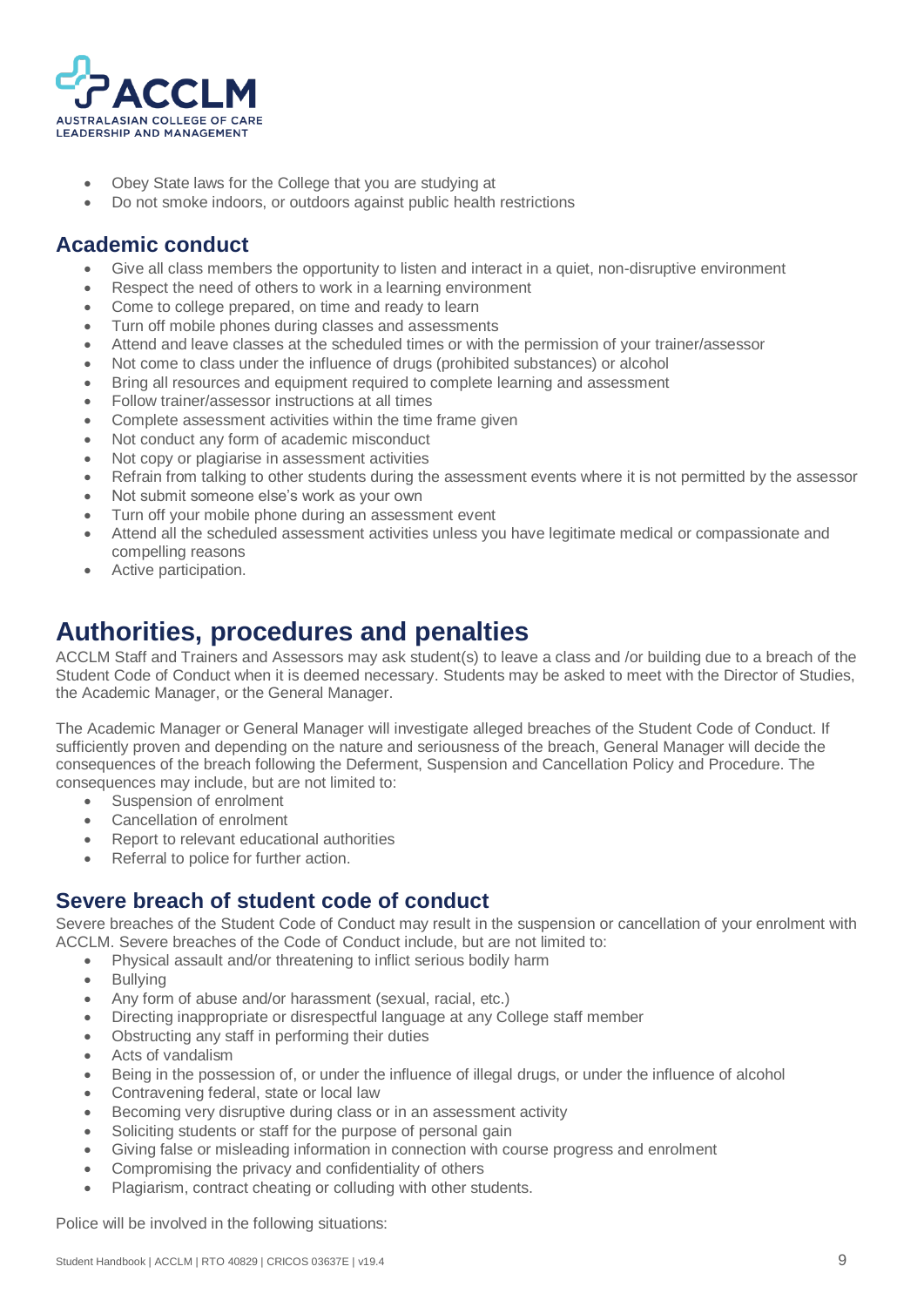

- Possession of a weapon, including, but not limited to firearms
- Use of a weapon to cause bodily harm, or to threaten serious harm
- Possession of drugs or weapons
- Robbery
- Acts of vandalism causing damage to college property or property located on college premises
- Physical assault causing bodily harm requiring professional medical treatment
- Sexual assault
- Racial, ethnic and/or religious abuse and harassment

# <span id="page-10-0"></span>**Complaints and appeals**

ACCLM is committed to providing a fair complaints and appeals process. We recognise that a complaint and an appeal are different and therefore require a different process for responding to each.

### <span id="page-10-1"></span>**Complaints:**

A complaint is negative feedback about services, whether provided by the College or others on its behalf, other students or staff. A complaint may be received by ACCLM in any form and does not need to be formally documented by the complainant in order to be acted on. The complaint may be about the student's dealings with the College, its Education Agents or any related party it has an arrangement with to deliver the course or related services. It may also be about staff or other students.

### <span id="page-10-2"></span>**Appeals:**

An appeal is an application by a student for reconsideration of a decision. An appeal must be made in writing and detail the situation or the decision in dispute. Appeals must be lodged within 28 working days of the date the student has been informed of the decision.

For appeals and complaints procedures refer to the Complaints and Appeals Policy and Procedure on the ACCLM website [https://www.acclm.edu.au/policies-forms/.](https://www.acclm.edu.au/policies-forms/)

#### **Making a complaint to ASQA:**

To make a complaint to the regulatory authority, Australian Skills Quality Authority (ASQA), students are to complete the Complaint about a Registered Training Organisation form located on the ASQA website [www.asqa.gov.au/complaints.](http://www.asqa.gov.au/complaints) Before taking this option, students are advised that they are required to have exhausted all processes through ACCLM.

#### **External complaints and appeals process**

After you have accessed the internal complaints handling and appeals process, and if you are not satisfied with the outcome of the internal appeals process, you can follow up your complaint to an external body. Your provider must advise you of your rights to seek an external complaints and appeals process at minimal or no cost within 10 working days of the completion of the internal complaints handling and appeals process.

International students may appeal any ACCLM decision after exhausting all internal appeal processes at the: **International Students Ombudsman:**

GPO Box 442, Canberra ACT 2601, Australia

Tel: 1300 362 072 (in Australia), +61 2 6276 0111 (outside Australia)

Email[: ombudsman@ombudsman.gov.au](mailto:ombudsman@ombudsman.gov.au)

Web:<https://www.ombudsman.gov.au/>

In some cases, the OSO may decide not to investigate your complaint if you have not made a complaint or appeal to your provider first.

Domestic students may submit a complaint to the National Training Complaints Hotline after exhausting all internal appeals processes with ACCLM, on 13 38 73 or by email<https://www.education.gov.au/email-complaints>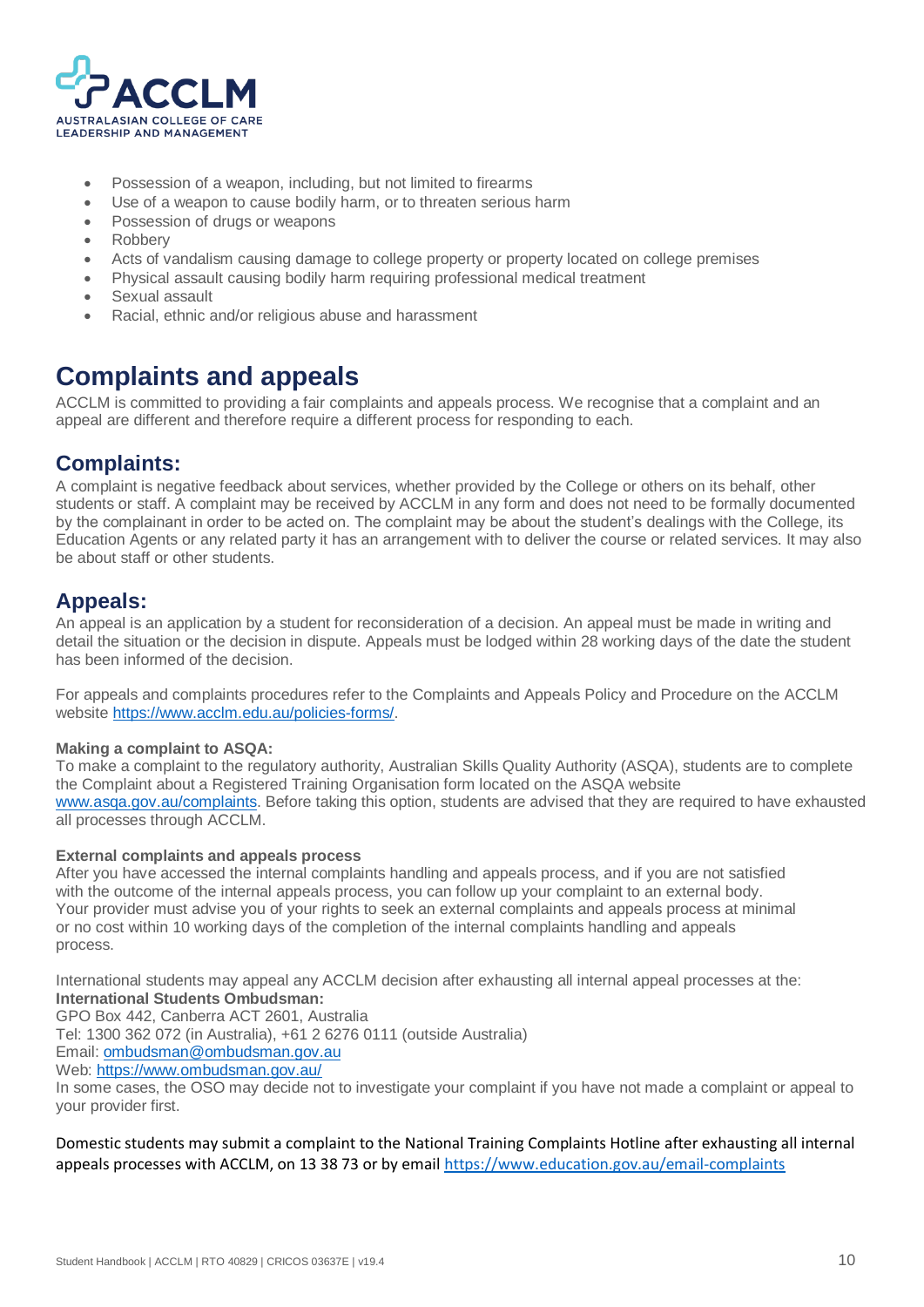

# <span id="page-11-0"></span>**Language, Literacy and Numeracy (LLN) assessment**

The purpose of an LLN assessment is to determine the skills of an applicant to ensure they meet the Australian Core Skills Framework requirements for language, literacy and numeracy. Language, literacy and numeracy skills are important to the success in any course. Course entry requirements are based on a level of English which compares with the level of LLN required.

- If an applicant meets the course requirements, such as providing evidence of an IELTS score which meets entry requirements, then an LLN assessment is not required.
- If an applicant is unable to show satisfactory English language requirements, such as IELTS or other English language test, then the applicant will be required to complete an LLN test.
- An LLN test may also be required if an applicant has completed a pre-enrolment interview and further LLN testing is required to support course entry.

LLN assessment can also assist ACCLM identify any individual support needs or whether reasonable adjustment may be required throughout the duration of the training program.

Where the need for additional support is identified, ACCLM staff will work with the student to ensure support is given which may include:

- Language Literacy and Numeracy (LNN) support
- Reasonable adjustment
- Referral to external specialist organisations and/or agencies

If the required support involves an external organisation or agency and/or attracts an additional cost, this will be the responsibility of the learner. ACCLM ensures that this is made clear in student pre-enrolment information. ACCLM referral to external assistance is at no cost.

# <span id="page-11-1"></span>**Recognition of Prior Learning (RPL) and Credit Transfer (CT)**

ACCLM offers all students the opportunity to apply for Recognition of Prior Learning (RPL) or Credit Transfer (CT).

- **Credit Transfer** credit for a unit of competency a student already holds through recognition of their formal learning.
- **Recognition of Prior Learning** assesses the competency of a student gained through life and work experiences and through non-formal training.

When applying for a Credit Transfer, you must provide evidence that you have already achieved the unit of competency you are requesting Credit for. This is in the form of an original and certified copy of the relevant Statement of Attainment or Qualification Certificate. You can find the Credit Transfer Application Form on the ACCLM website [https://www.acclm.edu.au/policies-forms/.](https://www.acclm.edu.au/policies-forms/)

For RPL, the evidence you provide can be acquired in a variety of ways e.g. formal study, work experience or 'life' experiences, and may include other course information and certification, or evidence collected from a work environment which demonstrates your competence in the units for which you are applying for RPL. If you wish to apply for RPL, you will be required to complete the RPL Application Form published on the ACCLM Website [https://www.acclm.edu.au/policies-forms/.](https://www.acclm.edu.au/policies-forms/) Once this application is received the student will be sent an RPL kit to be completed in full by the student supplying all relevant supporting documentation and evidence for RPL Assessment. An RPL fee will be issued for RPL Assessment and must be paid by the student. The RPL kit and evidence will be assessed by the appointed assessor and the student will be advised of the outcome within 14 days of the application being received.

If you wish to apply for CT or RPL, you must follow the procedures outlined in the Credit Transfer and Recognition of Prior Learning Policy and Procedure available on the ACCLM website: [https://www.acclm.edu.au/policies-forms/.](https://www.acclm.edu.au/policies-forms/)

### <span id="page-11-2"></span>**Fees and Payments**

The amount of fees, including tuition fees, administration fees, material fees, and any non-tuition fees which may be applicable for services, will be provided to students prior to enrolment. Students will receive and will be required to agree to a Fee Payment Schedule and instalments detailed in their Letter of Offer.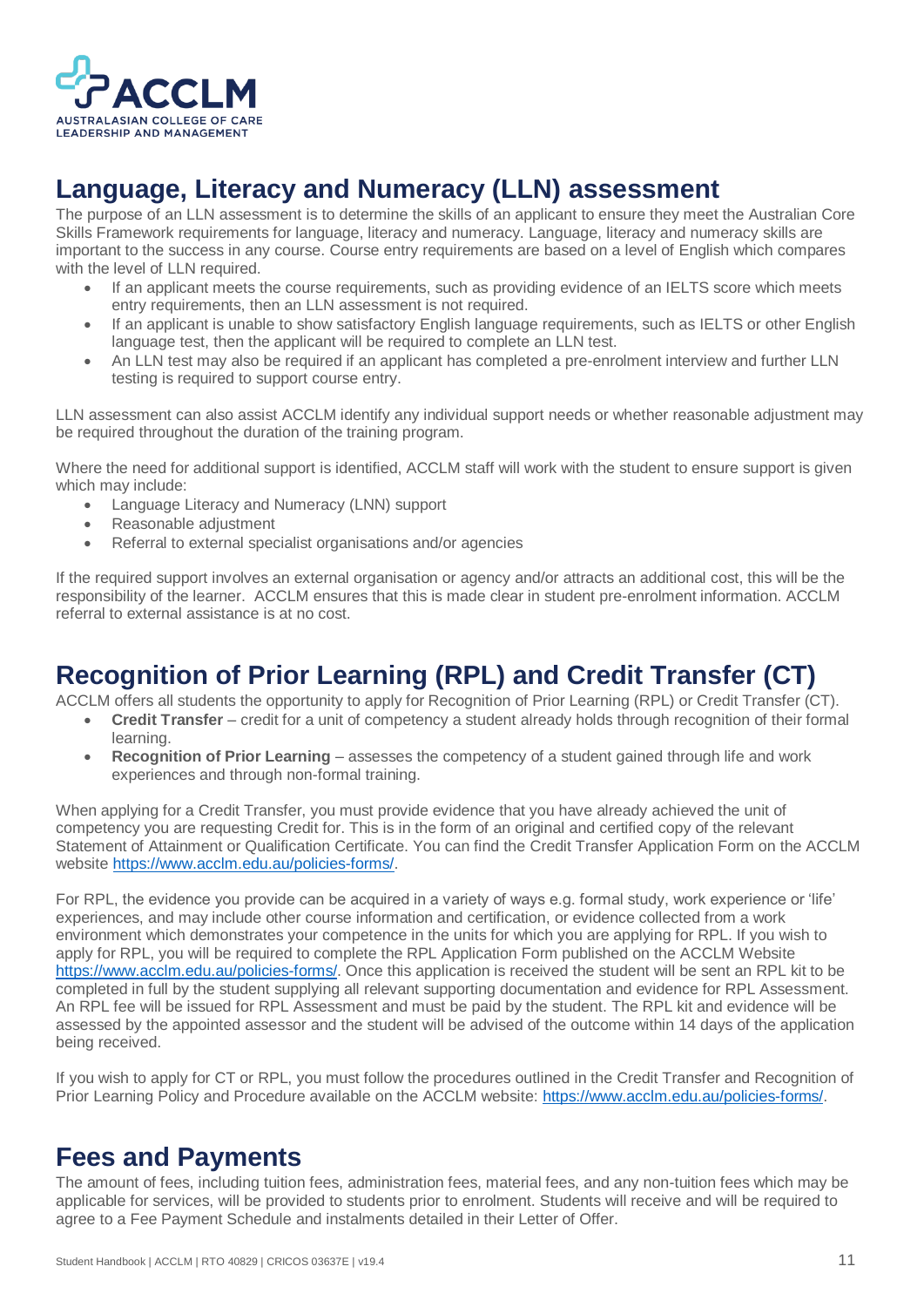

A statement of Fees and Charges is published on ACCLM website and includes all costs associated with a course including non-tuition, re-assessment, administration or amenities fees applicable. Tuition fees are subject to change, ACCLM reserves the right to amend course fees and set other fees and charges.

It is your responsibility when you accept the offer to study at ACCLM to ensure you have read and understood the information provided on fees, payments, refunds and guarantees prior to enrolling into a course. This information is in the Letter of Offer that you have signed (or will sign).

Prospective or current international students who have accepted a place at ACCLM and who have been issued with a Confirmation of Enrolment (CoE) can find information on fees, refunds and procedures in the Letter of Offer.

### <span id="page-12-0"></span>**Non-tuition fees and charges**

ACCLM website lists Fees and Charges and includes all costs associated with a course including non-tuition, reassessment, administration or amenities fees applicable.

ACCLM Academic Managers will identify learners at risk of not completing their training within the nominated time frame and implement strategies to assist the learner to complete on time to avoid additional costs/charges.

If additional support is required after the allocated training and assessment time frame, the Academic Manager will liaise with both the learner (and workplace supervisor if applicable) to ensure that all additional costs and charges are explained. If at the agreed training contract end date, you are still Not Yet Competent and ACCLM has met all obligations throughout the training period, costs will be charged for each unit of competency that has been deemed Not Yet Competent that you wish to complete. The additional fees will be calculated at a per competency cost.

# <span id="page-12-1"></span>**Payment of tuition fees**

Your first instalment tuition fees must be paid in full prior to the commencement of your course. An international student will receive a Confirmation of Enrolment (CoE) after payment and then can apply for student visa.

Following course commencement, ACCLM may require scheduled payments from the student, the amount required to be paid in advance is consistent with the portion of training being delivered.

Fees are payable when the student has received notification of enrolment. ACCLM may discontinue training if fees are not paid. ACCLM will inform you of the payment methods available to you.

Students must pay their tuition fee payments by the due date in order to be registered for a class. If a student has not paid their fees they are deemed to be non-financial. Non-financial students may be subject to the following:

- Students will not be registered/allocated to a class while non-financial
- Students may be subjected to any published late fees in accordance with acceptable State legislation. These fees are published on the ACCLM website<https://www.acclm.edu.au/>

ACCLM reserves the right to apply sanctions to students with outstanding debts. Penalties for non-payment of fees, charges or monies owing for services provided to a student may include, but are not limited to, the student not being entitled to:

- enrol/re-enrol.
- receive any results of assessment
- graduate or receive a qualification
- receive a Statement of Attainment /transcript of academic record.

### <span id="page-12-2"></span>**Refunds**

Students may apply for a refund by completing and submitting an online Refund Application Form. An approved withdrawal is required. Students must first apply for withdrawal. Applications for withdrawal from the ECA Group courses will be processed within 20 working days and, if successful, progressed with recommendations to the Accounts Manager for determination of the refund application.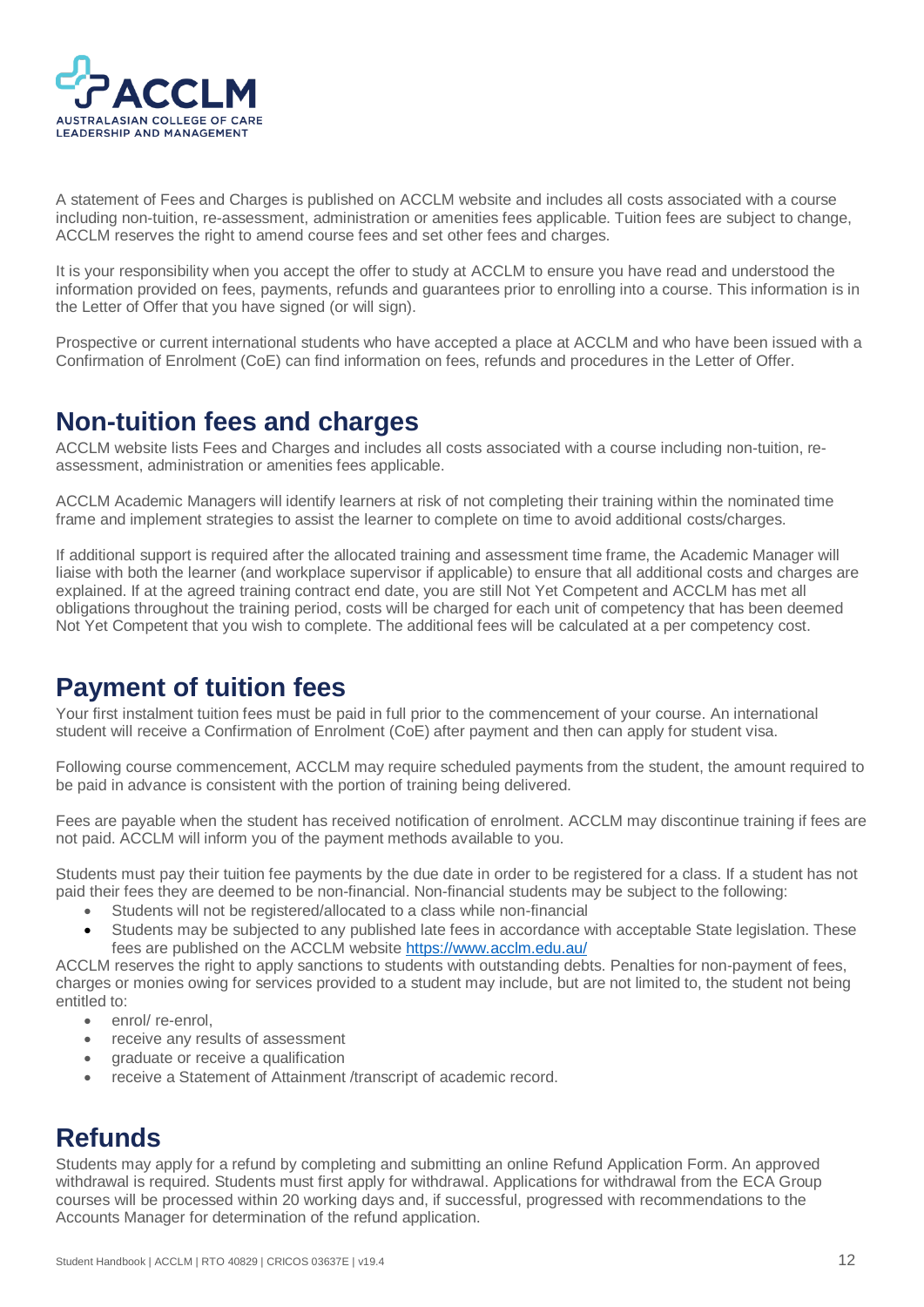

The full Refund policy and procedure can be accessed on the College website <https://www.acclm.edu.au/policies/ECA-Group-Fees-and-Refund-Policy.pdf> and should be read in full.

Refunds will be made in Australian dollars. The College reserves the right to make refunds payable in the country of origin. Where an international student requests that the refund is made payable to a relative or other person in Australia, this will only be granted if documentary evidence proves that the relative or other person paid the tuition fees. Fees will be payable to the account from which the funds were issued.

If a student does not notify ACCLM of a withdrawal in writing, they will be considered as being enrolled and will be liable to pay the Course Fee in full. If a student is able to demonstrate that matters beyond their control requires them to withdraw from their course(s) then a request for a refund, in full or for a proportion of the fees paid, may be submitted to ACCLM for consideration. Any such application will be considered on its merits.

### <span id="page-13-0"></span>**Changes to terms, conditions and agreed services**

ACCLM reserves the right to amend the conditions of the student's enrolment at any time. If amendments are made that effect the student's enrolment the student will be informed 7 days prior to changes taking effect.

ACCLM will also advise the student as soon as practicable, should there be any new third-party arrangements or a change in ownership or changes to existing third-party arrangements.

### <span id="page-13-1"></span>**Change of address or contact details**

Students must notify ACCLM of changes to their contact details, residential address, email address (if any), mobile phone number (if any) within 7 business/working days as maintaining current student contact details are a condition of an Australian student visa.

Any student visa holder who moves to a new address must notify Department of Home Affairs and the college immediately. It is a requirement of a student visa that contact details are kept up to date with the education provider.

In cases where ACCLM issues either the warning(s) or an Intention to Report letter the international student is accountable for current address and contact details. Failure to provide current details may impact on student visa status particularly when the student fails to respond to communication and is reported on PRISMS.

#### <span id="page-13-2"></span>**Student card**

In order to obtain a student card, students need to have a photo taken for Student Identification. The photo can be taken by College staff and the card will be ready within 5 days. Students must carry the ACCLM student card at all times when on ACCLM campus. The ACCLM student card can be used as a concession card at museums, theatres, cinemas etc. If a student loses a student card and requires a replacement, a fee may be charged.

#### <span id="page-13-3"></span>**Termination**

Students wishing to terminate their course earlier than the course completion date must complete an ACCLM withdrawal form stating the reason with attached evidence. Evidence should include but is not limited to a one-way airline ticket, Letter of Offer from new provider, CoE, etc.

If a student requests termination of a principle course of study within the first six months, the student must apply for a release which will only be granted in accord with the conditions in the National Code of Practice. If a student fails to inform ACCLM that they have terminated their studies, intervention will be initiated and failure to respond will result in reporting on PRISMS.

### <span id="page-13-4"></span>**Our Trainers**

Our Trainers and Assessors are highly qualified, dedicated professionals who have current industry experience and qualifications in the disciplines in which they train and assess. Their industry experience is up-to-date as they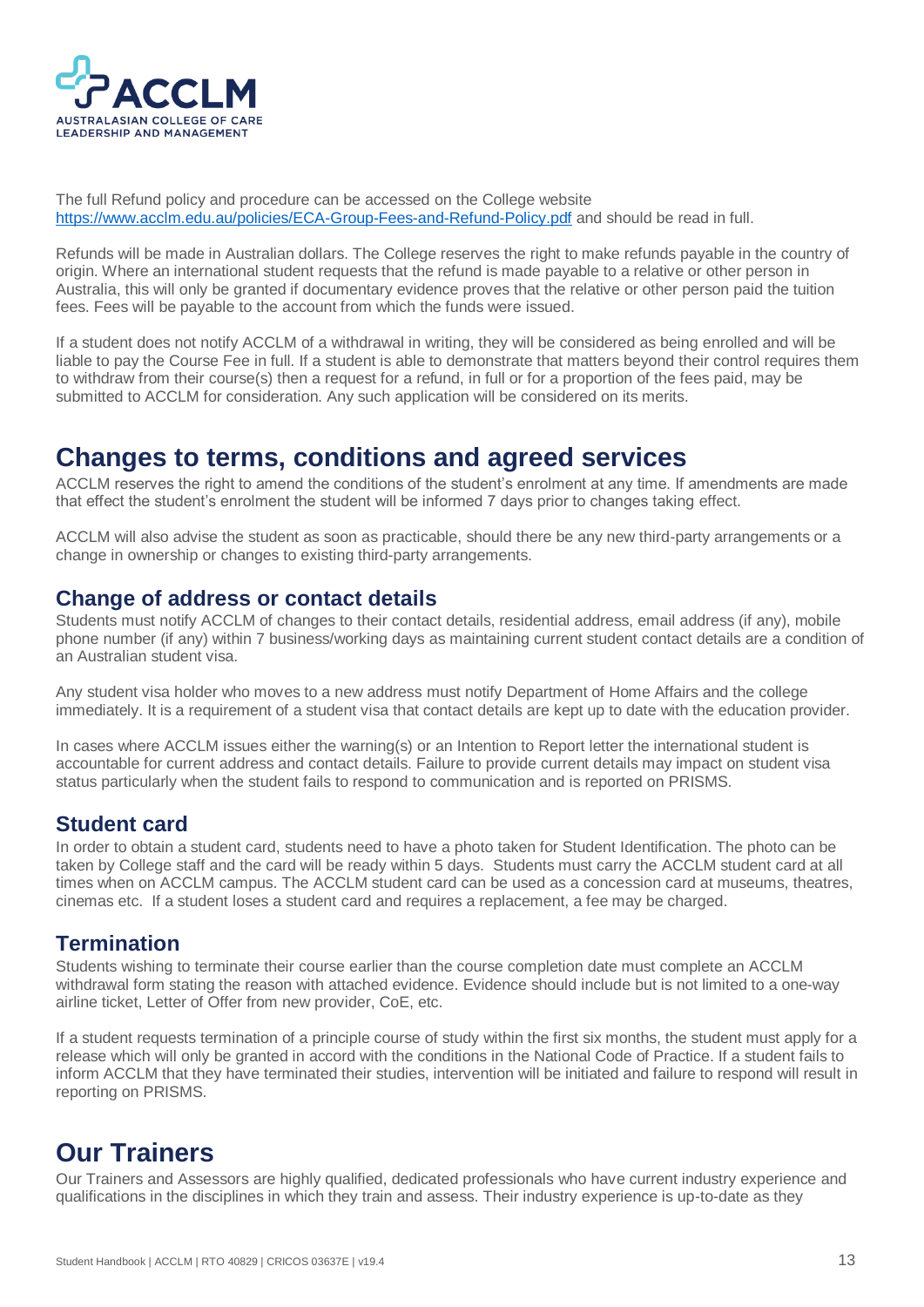

participate in professional development activities and are therefore able to give our learners exposure to practical industry information.

At ACCLM we deliver nationally accredited qualifications via campus-based and online training. When you study with ACCLM, your Trainer and Assessor will always be there, either in class, on campus or online, to assist you throughout your course.

### <span id="page-14-0"></span>**Student Orientation**

Students will be given a detailed orientation into the chosen program at the beginning of the course. ACCLM staff will provide you with information about all aspects of the course and your rights and responsibilities specifically relating to participation in the course.

The purpose of the program is to provide an overview of the course you are studying, and important information regarding how the College can assist you with your studies, and for international students, support your time studying in Australia. The program provides information to ACCLM students on a range of topics including:

- The Australian VET Quality Framework and your qualification
- ACCLM as a Registered Training Organization (RTO), its affiliations, role and responsibilities
- Our staff and their capabilities
- Resources, facilities and equipment
- Help that is available to you with regard to the English language and academic support for your studies
- Services available to you, from the College, and from other sources to assist you in meeting your course requirements and/or maintaining your attendance.
- Availability of welfare services
- Our critical incident policy
- Your contact person at the College for support in academic and non-academic matters
- Transferring providers and how it works
- Complaints handling
- Grievance handling
- External, independent complaints referral and appeals
- Role of the Fair Work Ombudsman
- Your continued enrolment during a complaint or appeal
- Monitoring your course progress and supporting you
- Expected duration of course completion
- How we maintain student records
- Intervention strategies to help you complete your course
- Our verbal and written communications with you: Letters and other correspondence
- English language delivery and support
- Course structure and content
- Course credits
- Modes and methods of delivery
- Plagiarism
- Assessment.

For international students please note:

- Help is available to assist you to adjust to life in Australia and to your new course
- Non transfer policy prior to six (6) months of commencing your studies
- Non satisfactory student progress and compulsory reporting by us.

#### **Online Orientation**

Students undertaking online learning will be provided with an orientation which is an opportunity for the student to learn about the online learning environment, support services we provide, connect with their trainer and assessor as well as meet other online classmates.

Online Orientation will include a live webinar with useful information about studying at ACCLM and a Q and A session. Students will be introduced to ACCLM support services, the online Student Hub which contains information, resources, and announcements.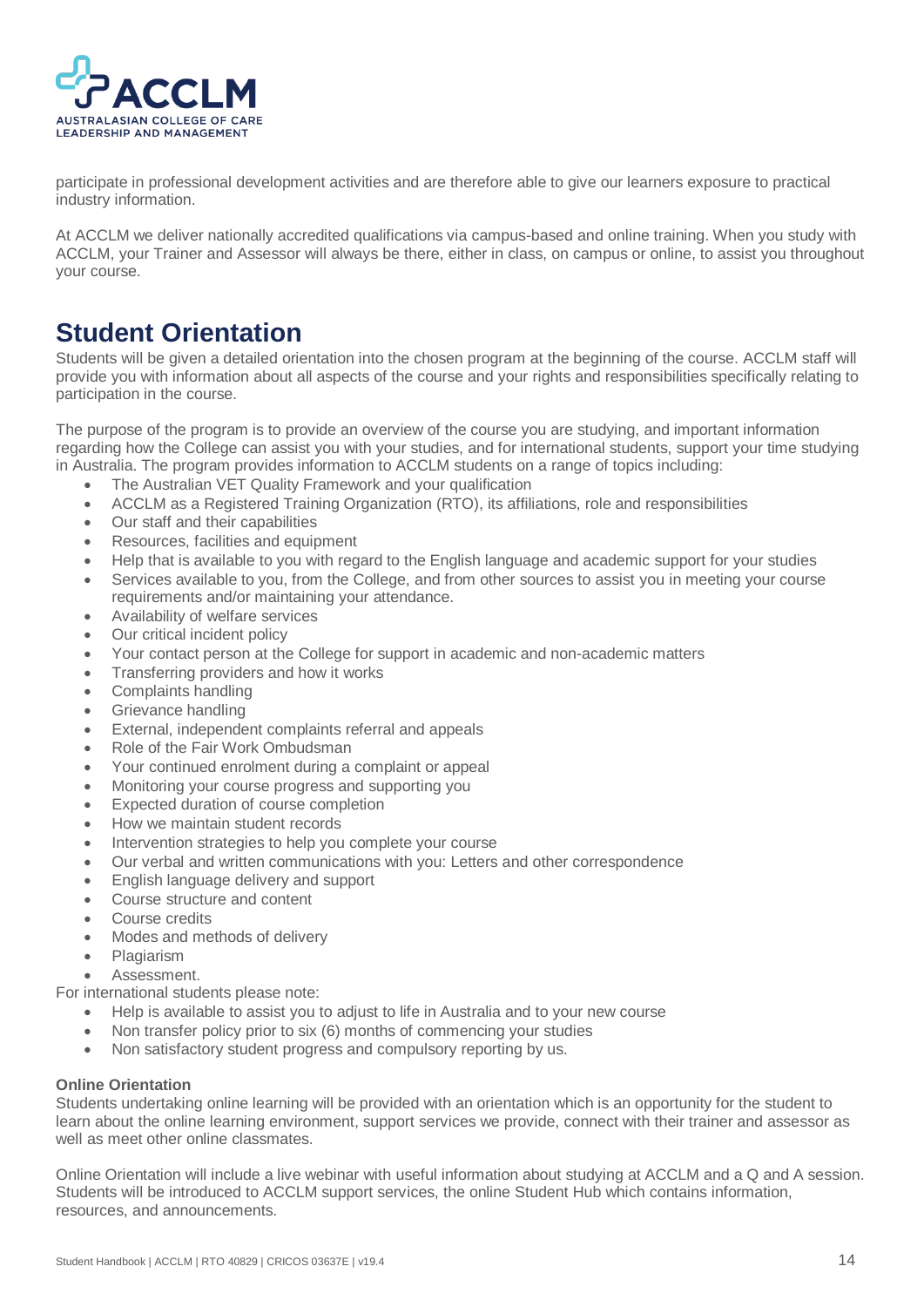

# <span id="page-15-0"></span>**Learner support**

ACCLM is dedicated to ensuring that all our learners successfully complete their training. Your ACCLM Academic Manager will work closely with you to ensure that you are fully supported throughout your course.

Support may be provided to all learners in a number of ways, including phone and email support. Learner Support includes providing students with a range of academic skills on topics including:

- managing time
- tackling assessments
- structuring and formatting assessments
- referencing
- academic writing
- computer skills
- Language assistance where required.

### <span id="page-15-1"></span>**English language delivery and support**

All courses delivered by ACCLM are delivered in English. Trainers and Assessors will assist students to understand assessments and will go over assessment tasks in class or online to make sure students know exactly what is expected of them.

If students have any problems or doubts regarding the course content or assessment, they should always ask their trainer and assessor for help and advice. This will ensure that students get the help and support they need to successfully attain their qualification.

### <span id="page-15-2"></span>**Attendance requirements**

ACCLM courses are designed with class participation. You will be required to interact with other students and your Trainer to get the most out of your training. Students are required to participate in the learning environment which may include attending class, participating in online forums or chats, interacting with your trainer during assessment tasks and completing in-class assessments or online presentations.

Your Trainer will inform you of these requirements at the beginning of each unit. You may be required to complete interactions or other pre-assessment tasks before you attempt the assessment tasks.

Attendance is an essential element of student visa requirements for international students on a study visa. For detailed information on Attendance Requirements refer to the Attendance policy on the website [https://www.acclm.edu.au/policies-forms/.](https://www.acclm.edu.au/policies-forms/) Also see the Leave section in Part B.

ACCLM ensures that attendance is recorded by your Trainers, and our Intervention Officer or Student Services Officer will identify attendance problems and offer counselling in order to find solutions. ACCLM may counsel students having problems with their attendance and recommend solutions which may include providing extra classes or workshops and re-assessments.

# <span id="page-15-3"></span>**Facilities**

### <span id="page-15-4"></span>**Computer facilities**

All students at ACCLM have access to computer labs equipped with modern computers and visual aid devices. Enrolled students are given access to free Internet facilities, a variety of software, and printing and email facilities. Individual network accounts are given to students immediately upon the processing of the enrolment form.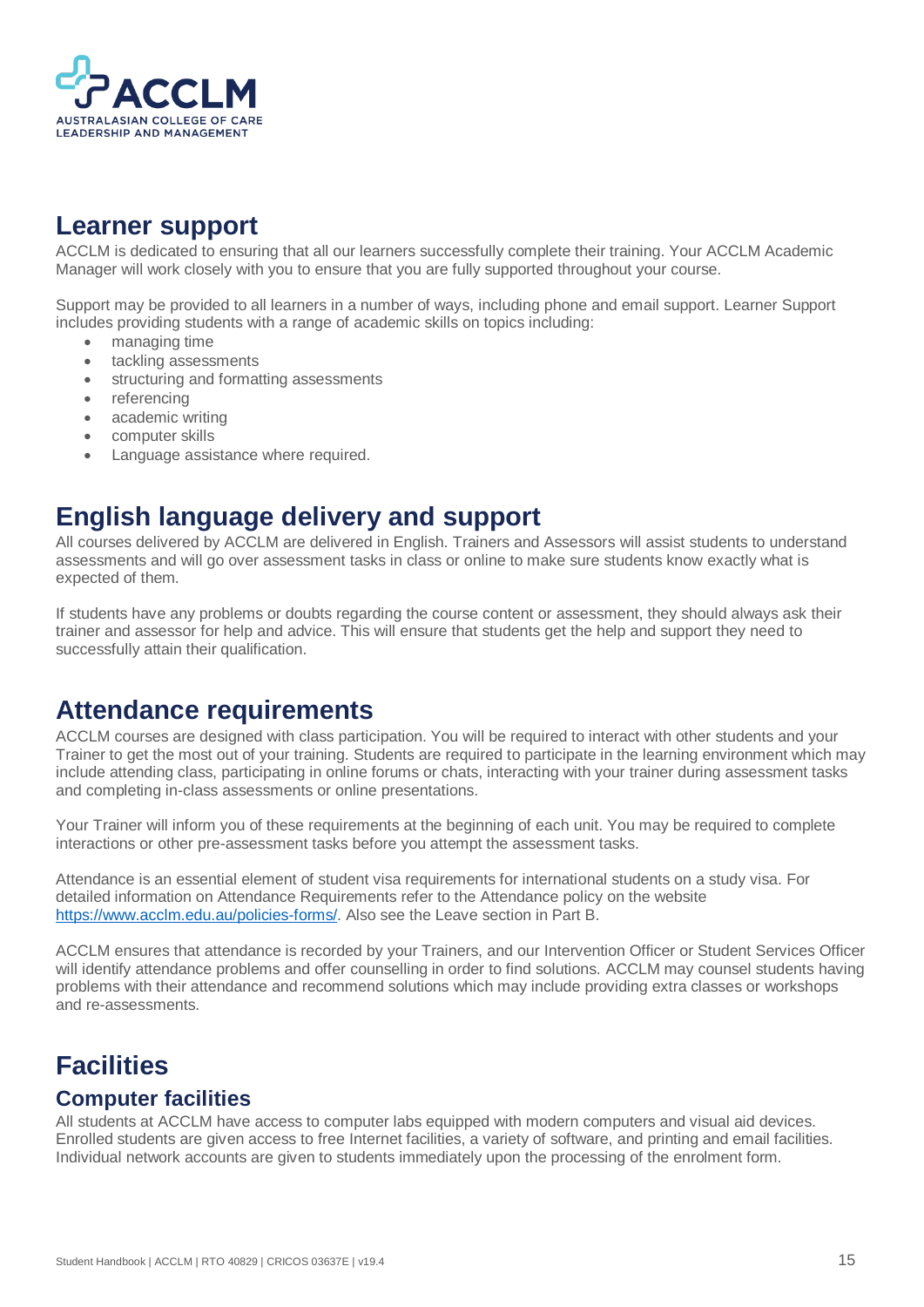

### <span id="page-16-0"></span>**Wireless internet**

Students have free access to wireless internet within the Campus. Students can bring their own laptops and use WIFI for research purposes.

### <span id="page-16-1"></span>**Printing**

Student printers are available for students to print their class and assignment work. Please see 'Student Services Officer' to purchase credit for printing your documents.

### <span id="page-16-2"></span>**Essential website and IT services**

As well as being a key information point for students, the ACCLM Websit[e https://www.acclm.edu.au/p](https://www.acclm.edu.au/)rovides links to: • Information on all courses offered by ACCLM.

- Student support for Application Forms and all other forms a student may need to use and a place to update your personal and contact details.
- The ACCLM Student Handbook.
- ACCLM Policies and Procedures

While studying at ACCLM, students will have ready access the ACCLM Student Portal to enable students to:

- Access personal and academic details
- Update their address and contact details as soon as they change
- View communication relating to reassessments and late fee warnings
- Check trainer's feedback on their academic results.

To log onto the ACCLM Student Management System or Learning Management System, go to the ACCLM home page<https://www.acclm.edu.au/> and click on "Student Login" and select the SMS or LMS. The student will then have to log on with their student ID and Password, given to students at orientation. Logging into the LMS will provide students with access to the ACCLM e-Learning Platform where they can access learning materials to prepare for classes, discussion boards, quizzes and assessments, and where they can also submit assessments and assignments for their trainers to assess.

If you experience any difficulties with IT or if you are unable to submit an assessment item via the LMS, contact a Student Support Officer for assistance.

#### <span id="page-16-3"></span>**Student breakout area and kitchenette**

ACCLM provides students with a breakout area and kitchenettes where students can have a snack between classes. It is equipped with a snack vending machine, a coffee machine, microwaves and a refrigerator. You will need your own drinking vessel.

# <span id="page-16-4"></span>**Essential IT requirements for online students**

The minimum requirements for all students include a computer with a current web browser, email address, the software capability to submit work as Microsoft Word (.doc or .docx) documents, and access to the Internet preferably using high-speed NBN, ADSL, Cable or similar. On campus students will need this to complete self-study work. If they do not have a computer, they may use the College computer labs in their own time.

#### **Minimum Hardware Requirements:**

We strongly recommend a computer less than 3 years old.

- Processor (CPU): Minimum Intel Core i3-3xxx or above.
- Memory (RAM): Minimum 4 GB or more.
- Ethernet connection (LAN) or a wireless adapter (Wi-Fi).
- Hard Drive: Minimum 120 GB or more.

#### **Online students will need**

• access to a digital video camera for some assessment tasks

Online students will also need the following to participate in the online virtual classroom sessions:

• Headset or speakers and microphone (we recommend a USB headset for greater reliability)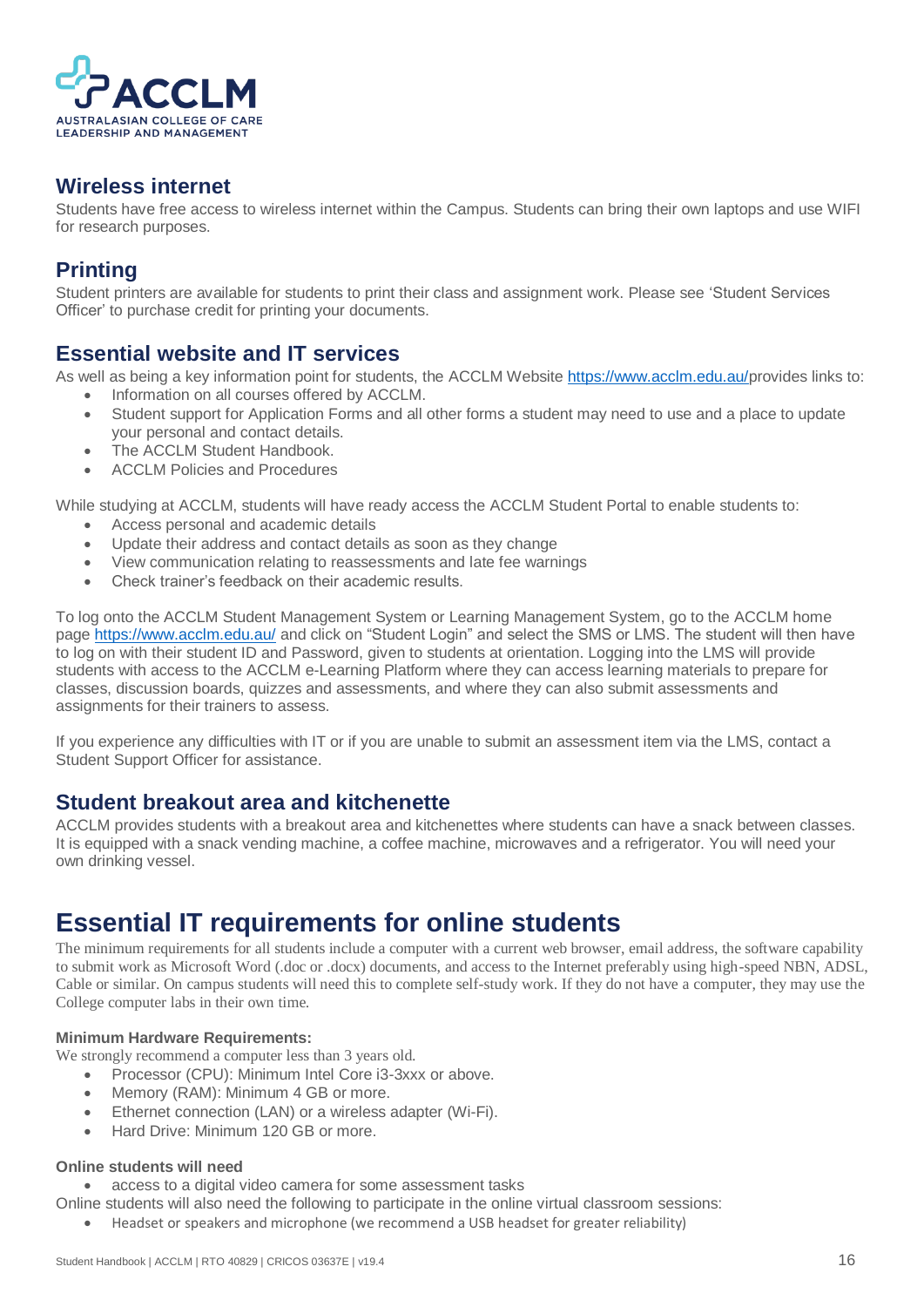

- Webcam
- Internet bandwidth of at least 600kbps/1.2Mbps (upload/download)

#### **Recommended Software:**

- Microsoft Windows 8 or above is recommended.
- Apple OS X with Microsoft Office will work for many of our courses, but technical support is very limited.
- Other operating systems may work but technical support is not available.
- Firefox or Chrome Web browsers: To access Canvas and the learning contents.
- Software such as Microsoft Office (Office 365) and Adobe Reader that allows students to view documents and prepare and save assignments.
- Canvas Student App
- Zoom Desktop App to attend online sessions (online students only).

#### **Technology literacy requirements**

- Ability to produce and present word-processed documents/reports of several pages that may also include tables and diagrams
- Ability to obtain, interpret, evaluate and present information from a variety of sources (reading or the internet or via other assistive technology)
- Ability to work with computer files including storage and upload to Canvas

Students who require assistance or are unsure if they meet the computer access and literacy requirements for their course are encouraged to speak to the Student Services Team prior to enrolment.

### <span id="page-17-0"></span>**Access to your records**

Students are entitled to have access to their student file and learning and assessment records on request. Students may require these to monitor their progress with training or simply to go back and confirm something in a previous training module

While these records are retained by ACCLM, the student can access their records at any time by asking Student Support staff. Students can also access soft copy records and reports from our student management system.

Access to requested records will be arranged and within 24 business hours of the request. Students should note that these records cannot be removed from the campus unless a copy is requested. Standard printing fees will apply.

# <span id="page-17-1"></span>**Privacy**

ACCLM abides by the Privacy Act 1988 where an organisation must not collect personal information unless the information is necessary for one or more of its functions or activities. ACCLM Privacy Policy can be found here: <https://www.acclm.edu.au/privacy-policy/>

As an organisation, ACCLM will not use or disclose personal information about an individual for a purpose (the secondary purpose) other than the primary purpose of collection unless:

- a) both of the following apply:
	- i. the secondary purpose is related to the primary purpose of collection and, if the personal information is sensitive information, directly related to the primary purpose of collection;
	- ii. the individual would reasonably expect the organisation to use or disclose the information for the secondary purpose; or
- b) the individual has consented to the use or disclosure.

### <span id="page-17-2"></span>**Assessment**

ACCLM has thorough assessment systems in place which meet the requirements of registration for Registered Training Organisations. Assessment services provided by ACCLM are conducted by qualified assessors holding a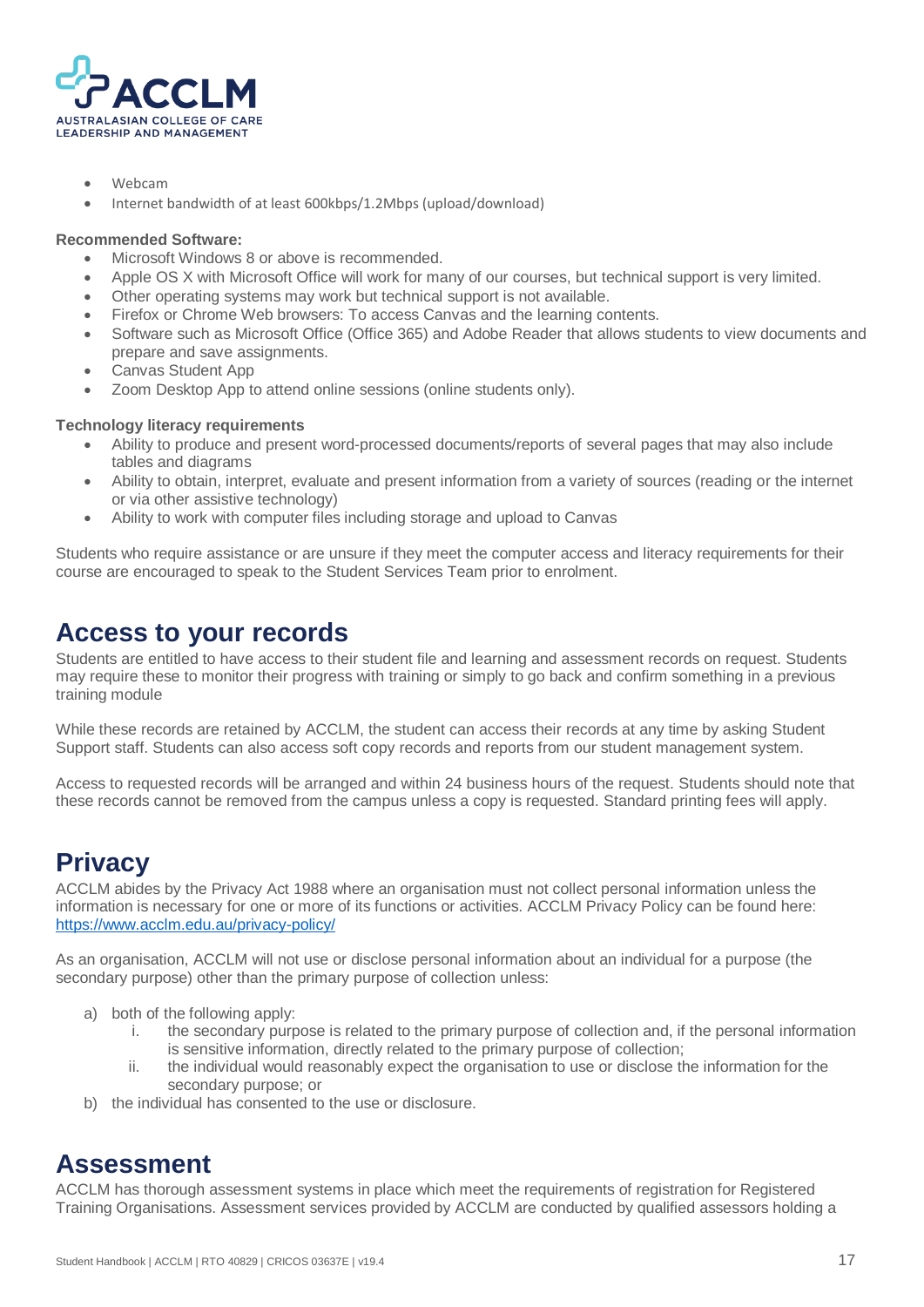

current TAE40116 Certificate IV in Training and Assessment, and assessment is conducted in accordance with the current Training Package Guidelines.

Information relating to the method of assessment for the training you are undertaking is provided to you on your online learning platform, which clearly outlines all assessment tasks and activities and related requirements. You have the right to have this information before you commence your training and all assessment tasks assessed by ACCLM staff will follow the rules of evidence – being valid, reliable, flexible, fair, authentic and current.

All assessment evidence submitted will be kept on file within ACCLM archives as follows:

• the duration of the assessment appeal period, or

• a period of six months from the date on which the judgement of competence was made; whichever is the longer period.

#### <span id="page-18-0"></span>**Competency based Assessment**

As a Nationally Recognised RTO, all training and assessment activities conducted by ACCLM are competency based.

Assessment within the National Skills Framework is the process of collecting evidence and making judgements about whether competency has been achieved to confirm whether an individual can perform to the standards expected in the workplace, as expressed in the relevant endorsed unit of competency.

### <span id="page-18-1"></span>**The Dimensions of Competency**

Competency is achieved once an individual is able to apply their knowledge and skills to successfully complete work activities in a range of situations and environments, in accordance with the standard of performance expected in the workplace.

Each assessment response will be deemed 'Competent' or 'Not Yet Competent'. If you are deemed 'Not Yet Competent', you will be given the opportunity to resubmit for assessment. You will be given one chance to resubmit an assessment to receive a 'Satisfactory' outcome. If you do not receive 'Satisfactory' you will be deemed 'Not Yet Competent' in that Unit of Competency.

When all assessment tasks for that unit are deemed 'Satisfactory', you will be marked as competent overall for that Unit of Competency.

Assessment tools commonly used by ACCLM to determine competence include:

- Knowledge questions
- **Projects**
- **Reports**
- Case Studies
- Role Plays
- **Presentations**

#### <span id="page-18-2"></span>**Assessment Policy**

All assessments submitted by students must fulfil the expectations as set out in the assessment question and assessment instructions. This means you must complete the assessment using the guidelines set out for content, word limit, layout, and time limit.

Written assessment items must also be of an acceptable standard in terms of legibility and tidiness. Assessment items which do not meet these requirements may not be deemed 'Satisfactory'.

### <span id="page-18-3"></span>**Submission of assessment items**

All assessment items must be submitted electronically by the due date. You must always keep a copy of your assessment item, in case of accident, theft or loss. All assessment items submitted must be your own work. Any assessment items that are found to be duplicates or copies of another person's work, or if it is determined that the assessment material is not your own, the assessment item will be marked 'Not Yet Satisfactory' and must be resubmitted in full. Online student assessments are submitted and automatically searched for text recognition which evaluates the amount of text that is not original. Your trainer will advise you of the result.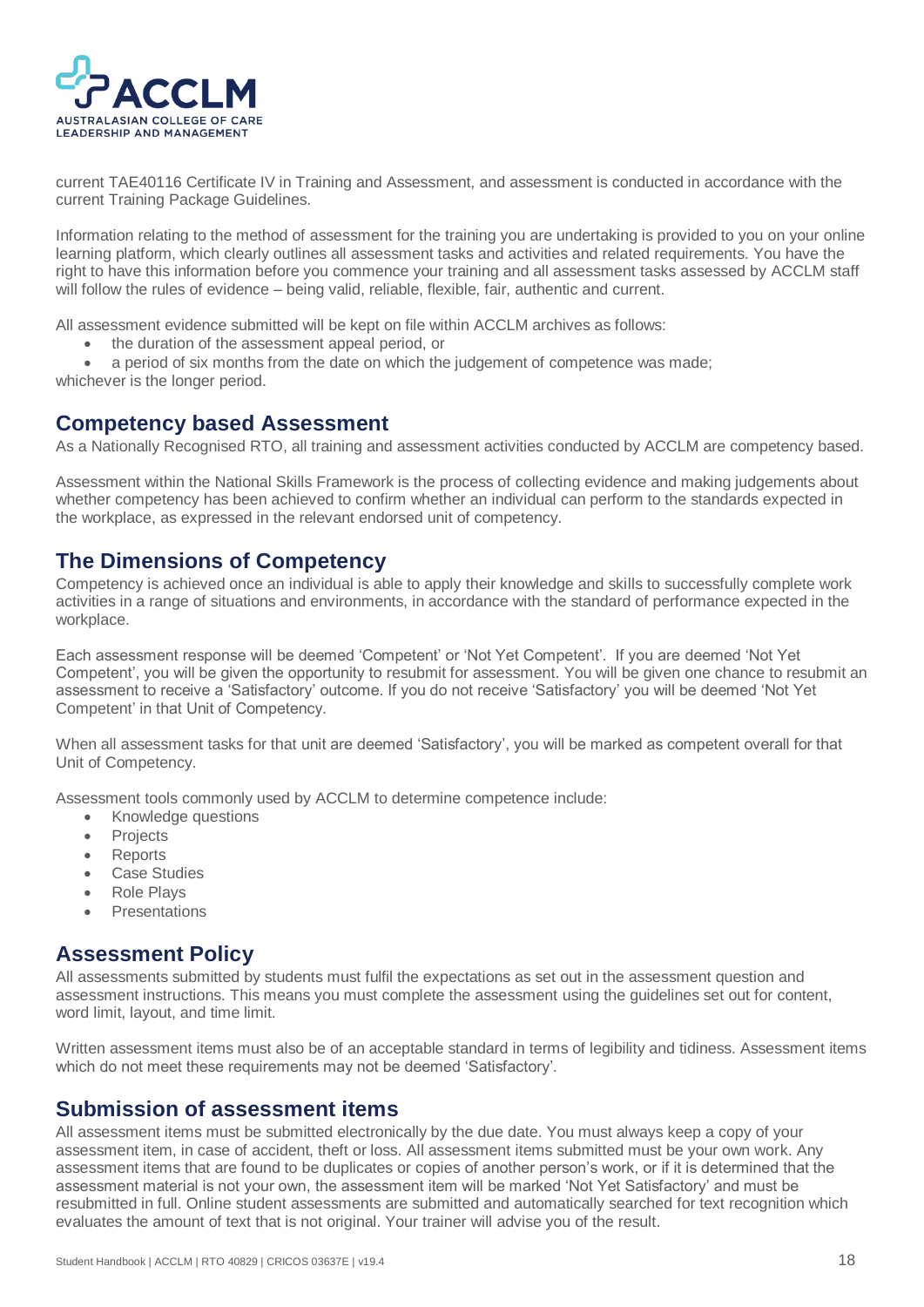

### <span id="page-19-0"></span>**Plagiarism**

Plagiarism will not be tolerated. Students must always acknowledge the source of the ideas and material used in assessments using the referencing guidelines found in the ECA Group Student Guide to Harvard Referencing Style [https://www.acclm.edu.au/policies-forms/.](https://www.acclm.edu.au/policies-forms/)

If you do not acknowledge the author of the source, it looks like you are attempting to present it as your own, which is plagiarism. Plagiarism may be intentional or unintentional; however, both are considered misconduct. All of the following are considered plagiarism:

- copying/using words, sentences or paragraphs from someone else (including from websites) without acknowledgement;
- closely paraphrasing sentences, paragraphs or ideas (e.g. copying sentences and substituting a few words with similar meaning) without acknowledgement;
- copying so many words or ideas from a source that it makes up the majority of your work, whether you give credit or not;
- failing to put a quotation in quotation marks:
- giving incorrect information about the source of a quotation;

Plagiarism is taken very seriously by the College and may result in a finding of academic misconduct that can incur penalties including loss of marks, a fail grade for an assessment, a fail grade for a unit, or expulsion from the College. The ACCLM Academic Manager will investigate the matter to ensure that this does not continue. If enrolment is terminated in this manner, you will not be eligible for a refund for the cost of the training. See ECA Group Plagiarism Policy and Procedure on the RTO website [https://www.acclm.edu.au/policies-forms/.](https://www.acclm.edu.au/policies-forms/)

#### <span id="page-19-1"></span>**Extension for submission of assessments**

Extensions may be given in cases of illness, or other extenuating circumstances. Extensions may only be granted by ACCLM Director of Studies and Academic Manager and will only be granted before the due date. If you require an extension, contact your ACCLM Academic Manager by telephone or email. You may be required to present a Medical Certificate.

### <span id="page-19-2"></span>**Assessment appeal process**

Students wishing to appeal a result need to meet with the Trainer and Assessor in the first instance as outlined within the Complaints and Appeals Policy and Procedure. If you are still unhappy with the result you may submit an Appeal Application within 5 working days of the result being issued. The Appeal Application Form is available on the ACCLM website: <https://www.acclm.edu.au/policies-forms/>

An investigation into an appeal may result in one of the following outcomes:

- a) The Appeal is upheld. In this event the following options will be available:
	- i. The original assessment will be re-assessed, potentially by another assessor
	- ii. Appropriate recognition will be granted
	- iii. A new assessment shall be conducted/arranged
- b) The Appeal is rejected/ not upheld; in accordance with ECA Group's assessment policy the student will be required to:
	- i. undertake further training or experience prior to further assessment; or
	- ii. re-submit further evidence; or
	- iii. submit/undertake a new assessment.

You will be advised of the outcome in writing. If you are still unhappy with the results of the appeal process, you will be advised of your rights to further assistance. A fee may apply if re-assessment is required after the completion of the Training Program.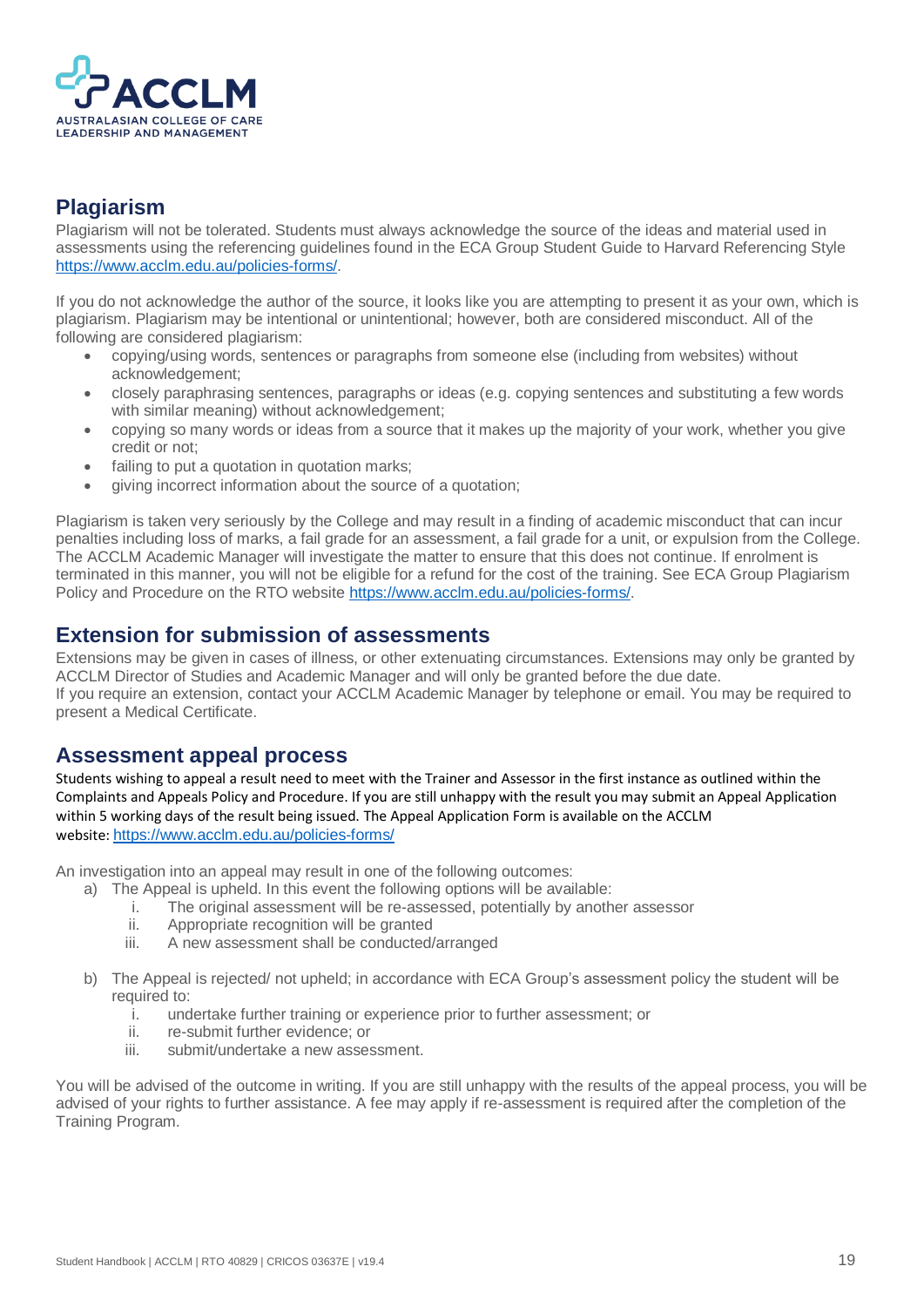

### <span id="page-20-0"></span>**Study assistance**

If you need assistance, your trainer will be able to provide you with one-on-one help and suggest additional readings and information. Just ask. ACCLM's trainers are very friendly and want to help students achieve their learning goals.

The following online resources are also useful for providing student support to study:

**Effective study skills** - A useful quick overview of study skills [www.adprima.com/studyout.htm](http://www.adprima.com/studyout.htm)

**How to study** - A large directory to study skills websites, including how to study in specific subject areas <https://www.howtostudy.org/>

**Study guides and strategies** - A wide ranging overview of the skills needed at all stages of student life <http://www.studygs.net/>

**Reading and writing hotline** – help with reading, writing or basic maths, phone 1300 655 506 <https://www.readingwritinghotline.edu.au/>

# <span id="page-20-1"></span>**Issuing Qualifications and Statements of Attainment**

Upon successful completion of a training program in which the student is enrolled, ACCLM will issue the student with an Australian Qualification Framework certification documentation (Qualifications or Statements of Attainment) within 30 calendar days of the student being assessed as meeting the requirements of the training product.

Please note however that the College is not obliged to issue a certificate to a completed student if:

- all agreed fees the student owes to the Institute have not been paid.
- the student has not provided a valid Unique Student Identifier

Students should be aware that a:

- Qualification is the result of a student successfully achieving all units of competency for a qualification outcome as specified in a training package or an accredited course. A qualification is a formal certification that a student has achieved learning outcomes as described in the AQF. The qualification is comprised of a testamur and a record of results confirming that a qualification has been awarded to an individual.
- Statement of Attainment is issued when the student has achieved one or more units of competency as a result of completing a course which included units of competency only or where the student achieved one or more units of competency as part of an enrolment in a qualification-based course but the student did not achieve all of the units of competency to receive the full qualification.

# <span id="page-20-2"></span>**Course progression**

You will be informed of your course progress requirements during your orientation session. Your progression through your course will be monitored at all times. If you fall behind the progress targets, your Trainer/Assessor will contact you to discuss any difficulties you may be having and what support ACCLM can provide to assist you towards completing your training.

Note: International Students should see the Course Progress Policy for international students in Part B of this handbook.

You will be considered to be making unsatisfactory course progression if you:

- have not engaged in any learning or assessment activities for three consecutive months, and/or
- fail to achieve competency in the same unit three times; or
- do not complete your program of learning within the maximum course duration
- are deemed to be an unsafe practitioner at any point during or following work placement/work experience.

If you are at risk of not making satisfactory course progression, you may be offered extra support through the implementation of an intervention strategy. The extra support may include one of more of the following:

- Learning support / Academic skilling
- Strategies identified by the LLN instrument completed by the student for the qualification they are enrolled in
- Counselling
- Disability support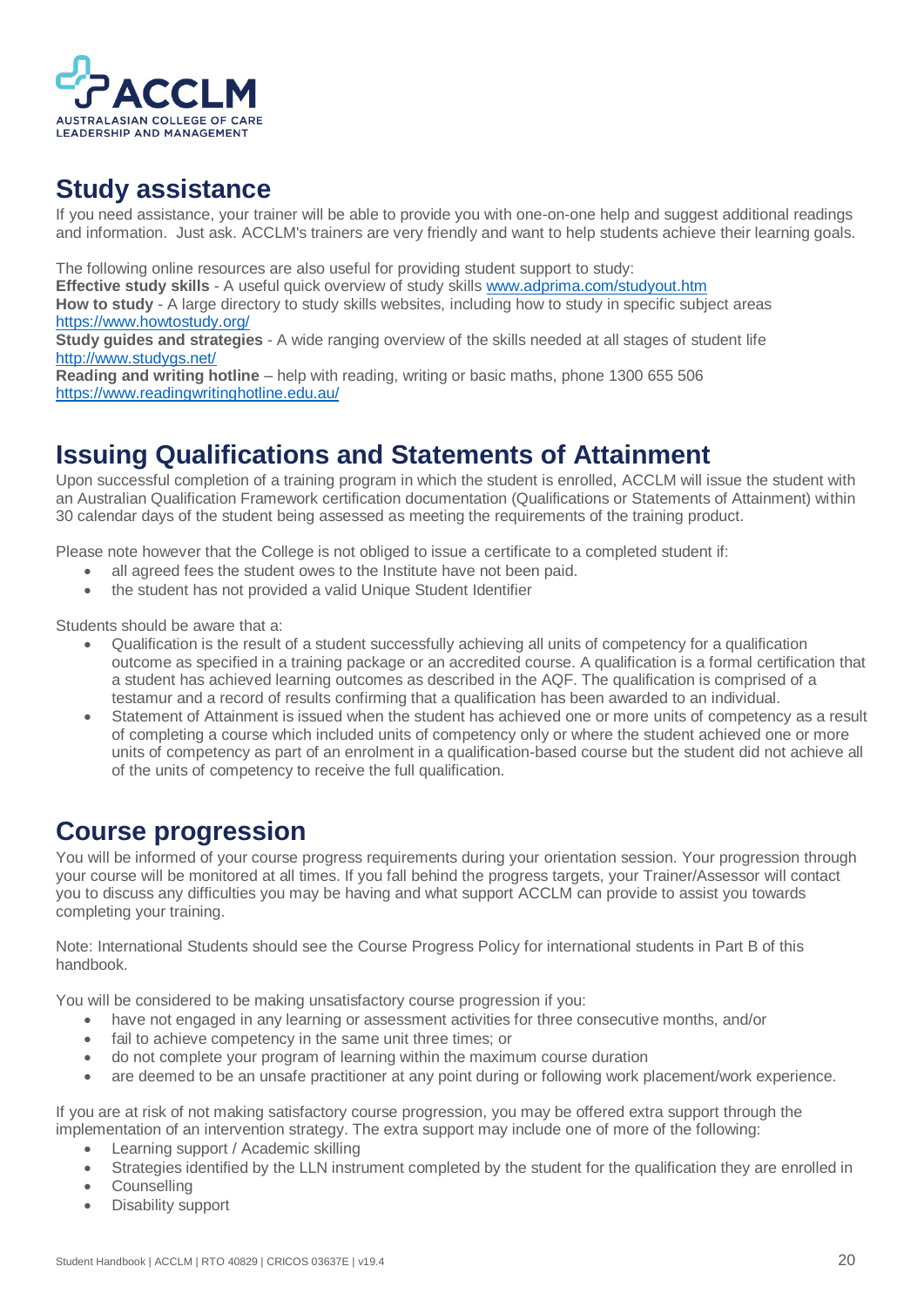

- IT support
- Academic program support

Your progression will be monitored on the basis of your course results in relation to your progress and professional practice in relation to work placement/work experience. No other factors are taken into account when identifying students at risk of not progressing.

If you are having trouble, please don't wait to be identified as at risk of not progressing. Talk to your Trainer and Assessor about additional support that may be suitable for you or speak to the Student Services team.

# <span id="page-21-0"></span>**Training evaluation**

Your feedback is important to us and assists us in meeting our commitment to providing quality training and education. In seeking to improve the quality of training, you may be asked from time to time to complete an Evaluation Form or survey. Please be assured that completed evaluation forms or surveys remain confidential and are only used for the purpose of improving the quality of our services.

If you would like to provide feedback informally or outside of the surveys you are encouraged to provide your feedback either to your Trainer and Assessor, Student Services of the Director of Studies at any time. You can also provide your feedback formally in writing on the 'Contact Us' section of the website, emailing [info@acclm.edu.au](mailto:info@acclm.edu.au) or by post to the address of your campus listed on the contact details section of this Student Handbook.

# <span id="page-21-1"></span>**Student health and wellbeing**

#### <span id="page-21-2"></span>**Your safety**

ACCLM has a responsibility to meet its duty of care to staff, students and visitors by providing facilities and a safe and healthy learning environment in accordance with the Work Health and Safety Act 2011.

Living away from home in Australia and in a different environment can sometimes cause problems that may affect your personal safety and wellbeing.

The following are some of those situations that may cause problems and some advice on how to avoid them.

#### **Student Welfare and Counselling Services**

ECA Group provides free counselling services through Converge International for students who are experiencing personal difficulties or need help to settle with their new life in Australia. Converge International is an external, professional, counselling company which provides student psychological and well-being services. This student assistance program is a confidential service, available to all students for up to 2 sessions per issue. Counselling service is available 24 hours, 7 days a week. Details of your discussion will not be shared with ECA Group staff. Depending on your circumstances, you may request a face to face meeting, an urgent telephone call, a video call or a zoom meeting.

You can arrange a meeting by calling 1300 687 327 or visiting the following website: <https://www.convergeinternational.com.au/> and logging in through the Converge Portal Login using:

Username: converge Password: eap.

Please use your organisation/school when booking an appointment:

- ECA Graduate Institute
- **ECA College**
- ACCLM
- ECA PY

If you would like help booking, please speak to one of our helpful student services officers.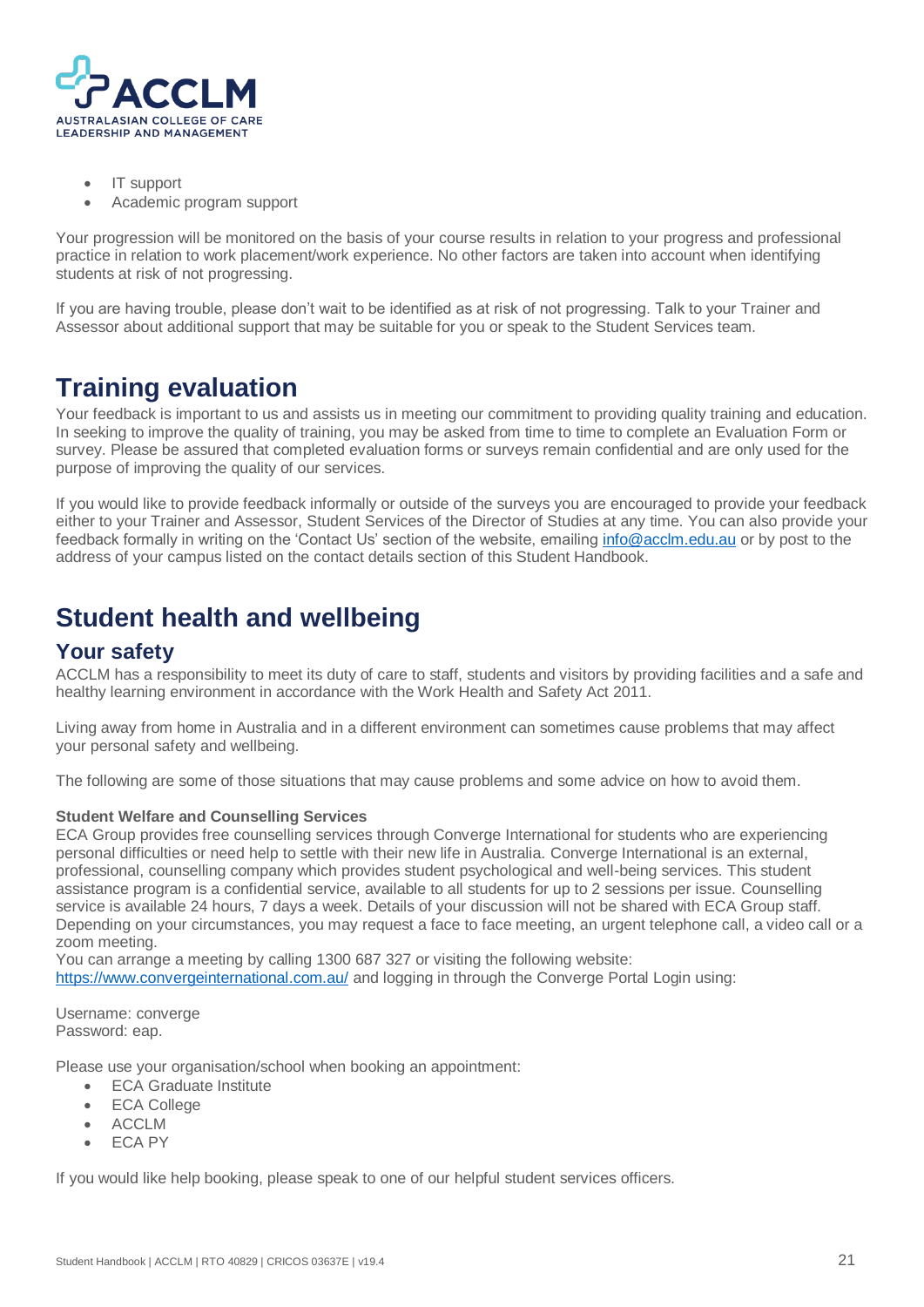

You can download Converge International's '*EAP Connect'* App through the Apple and Google Play store to your phone/laptop, so that you have easy access to these services, whenever you want. This App can be used to make bookings, change appointments and to access mindfulness activities.

**Counselling services are confidential and free of charge for all ECA Group students.** 

#### <span id="page-22-0"></span>**Welfare and guidance services**

The welfare and well-being of our students at ACCLM is important to us. Trainers, Assessors and Staff are aware of the legal "Duty of Care" and the responsibility to care for our students. Where our students need specialised assistance, ACCLM refers students to the appropriate external bodies depending on the student's situation and or circumstances.

ACCLM will endeavour to provide welfare and guidance to all students/course participants wherever possible. This may include:

- Workplace Health and Safety;
- Review of payment schedules when requested;
- Learning pathways and possible RPL & RCC opportunities;
- Provision for special cultural and religious needs; and
- Provision for special learning needs

The first point of contact for students experiencing personal difficulties of a non-academic nature (financial problems, health problems, and all matters related to the welfare, safety, visa and emergency situations) is the Student Service Officer and/or Intervention Officer. These staff members can gain an understanding of the problem and refer you to the Student Services Manager, Course Coordinator or Director of Studies for further support or to our professional support provider Converge International.

### <span id="page-22-1"></span>**Drug and alcohol assistance**

In Australia, alcohol is readily available and legal for those over 18 years of age. Other substances such as marijuana, ecstasy, cocaine, etc are not allowed by Australian law and you run the risk of legal and visa problems as well as health issues if you become involved in their use / dealing.

The use and abuse of alcohol and other drugs can impact on health, workplaces, resources, families and communities. If students are experiencing problems associated with drug and alcohol abuse, information, counselling and assistance is available through The National Alcohol and Other Drug Hotline: 1800 250 015.

### <span id="page-22-2"></span>**Funding assistance, grants and concessions**

You may be eligible for funding assistance if you receive one of the following:

- Pensioner Supplement Allowance Ph: 13 23 00
- ABSTUDY Ph: 1800 132 317
- Austudy Ph: 13 24 90
- Youth Allowance Ph: 13 24 90

#### **Beyond Blue**

Beyond Blue is an independent, not-for-profit organisation working to increase awareness of depression, anxiety and related disorders throughout Australia. Beyond Blue works with health services, colleges, schools, workplaces, universities, media and community organisations, as well as people living with these disorders, to bring together their expertise. For students dealing with depression, anxiety and related disorders, the Beyond Blue website [\(www.beyondblue.org.au\)](https://www.beyondblue.org.au/) has excellent resources.

#### **Lifeline**

Lifeline has a 24/7 telephone counselling service and can be contacted on **13 11 14.** Lifeline telephone counsellors are ready to talk and listen, no matter how big or how small the problem might seem. They are trained to offer emotional support in times of crisis or when callers may be feeling low or in need of advice. (Lifeline's website: [www.lifeline.org.au\)](https://www.lifeline.org.au/)

#### **Queensland Health**

Queensland Health is available 24 hours a day, 7 days a week, for health information, advice or referral services telephone: 13 43 25 84 or visit [https://www.health.qld.gov.au/.](https://www.health.qld.gov.au/)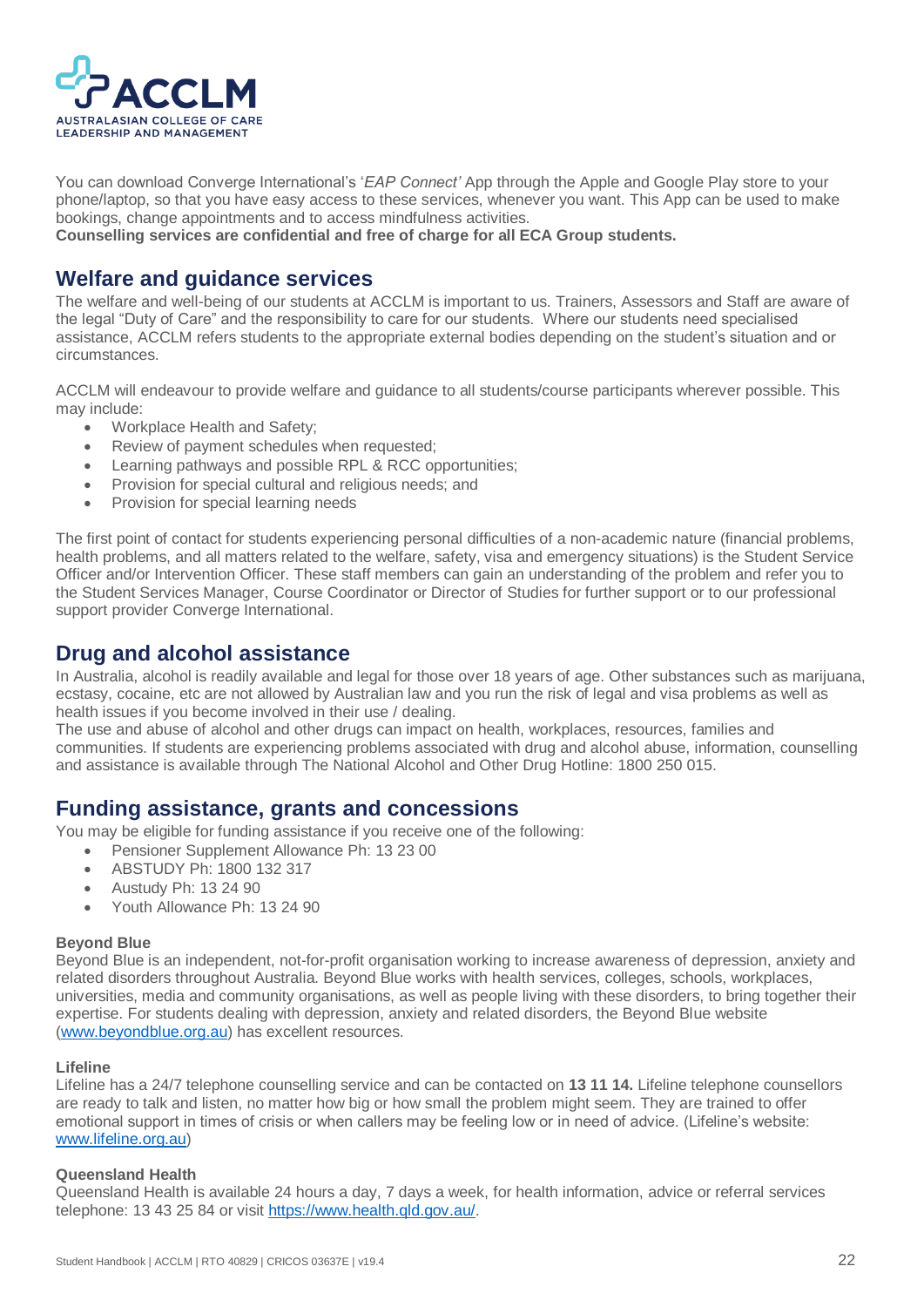

#### **13SICK National Home Doctor Service**

13SICK National Home Doctor Service is an after-hours home doctor service for when your local GP is closed. Overseas students who have Overseas Student Healthcare Cover (OSHC) with Allianz, NIB, Medibank Private or BUPA will not be charged a fee for the home doctor visit. For other types of membership, payment is required to be made upon booking. The service can provide a receipt for your home doctor visit, which you can log with your insurer for a refund. (National Home Doctor Service website: [homedoctor.com.au\)](https://homedoctor.com.au/).

#### <span id="page-23-0"></span>**Sexual Abuse and harassment**

ECA Group has zero tolerance for sexual assault and harassment. We are committed to supporting staff and students affected by sexual assault or harassment, regardless of where and when it takes place. A sexual offence is any unwanted sexual behaviour or activity, which can make you feel uncomfortable, frightened or threatened. To know more about sexual assault and harassment, including how to report complaints, please see the Australian Human Rights Commission website a[t https://www.humanrights.gov.au/](https://www.humanrights.gov.au/)

### <span id="page-23-1"></span>**Work Health and Safety**

ACCLM is committed to providing a safe and healthy workplace for all students/course participants, employees and visitors, and we adhere to all relevant government legislation. Individuals have a responsibility to take care of the health and safety of themselves and others and to comply with company Workplace Health and Safety policy and risk management procedures. In the interests of staff and student safety, it's important that our enrolled students ensure that their friends and family members, who are not themselves enrolled, do not attend training sessions facilitated by ACCLM. All accidents, near misses or unsafe working practices or conditions must be immediately reported to your Trainer/Assessor.

#### <span id="page-23-2"></span>**Unsafe locations**

World-wide, every city has some areas that may not be so safe. In your home city, you probably know of these areas and know how to avoid them. If you are not familiar with what are areas in which you need to be careful you can check with a trainer or student support.

#### <span id="page-23-3"></span>**On campus**

- A First Aid kit is located at reception
- Building Alarms OR other Emergencies dial 000
- In the Event of Fire dial "000". Alert other occupants and evacuate Do not use the elevator, use the stairs.

In the Evening

- Catch taxis and travel in groups.
- Report any troubled incidences to us if they occur to or from the College.
- Be careful of your personal belongings. Do not leave them unattended. Where appropriate, notify your homestay family if you are not coming home or staying out late.
- Do not consume alcohol in public places.
- Do not drink and drive. If drinking, nominate a designated driver. They are the person who is not drinking alcohol
- Ring 000 if you require assistance from the Police, Ambulance or Fire Brigade.

### <span id="page-23-4"></span>**Banking**

To open a bank account in Australia or get an ATM card with a PIN (Personal Identification Number), International Students must have:

- ACCLM Certificate of Enrolment (apply with student services)
- Passport
- Driver's license, credit card or bill (if you have been in Australia longer than 4 weeks)

To get money sent from international, the easiest way is via direct transfer over the internet.

Banking hours: Monday to Thursday 9:30am to 4:00pm Friday 9:30am to 5:00pm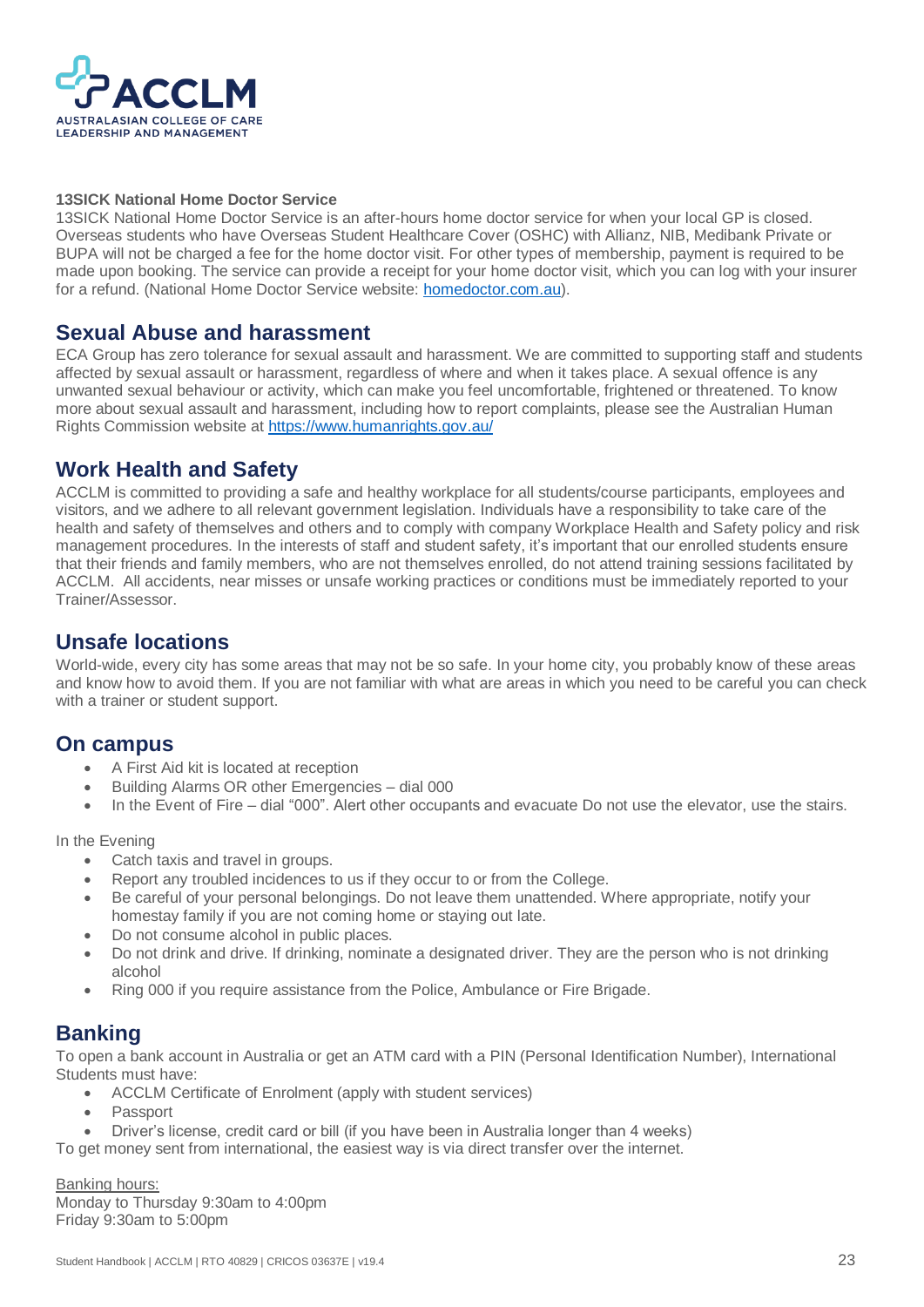

Point system to open your bank account:

You need 100 points of ID to open a bank account in Australia. Points are allocated as follows:

- 25 points: Master Card, or Visa Card issued from a bank
	- 40 points: International Driver's Licence (must have photo and signature), or Student ID card
- 70 points: Birth certificate or Passport

Please note: that if you have been in Australia for over six weeks, then your passport will be considered equal to 100 points.

Phone and internet banking are widely used in Australia. By utilising this service, it will help you to reduce the charges on your account which the bank levies.

Please do enquire about a Student Account as these often have an exemption from bank fees. Most shopping centres have Automatic Teller Machines (ATM) facilities. These machines can be used for deposits and, in many instances, withdrawals 24 hours a day. Many department stores, supermarkets and specialist shops have electronic funds transfer terminals (EFTPOS) where cash withdrawals can also be made in addition to purchasing goods.

#### <span id="page-24-0"></span>**Medical centres**

Public hospitals will treat you for emergency care. In addition, there are doctor/medical clinics, dentist surgeries and other health professionals in Brisbane.

The closest medical centre to the Brisbane campus is: Albert street CBD Medical Centre Level 3/138 Albert St, Brisbane City QLD 4000 (07) 3210 1889

Human Rights Information See the Human Rights Equal Opportunity Commission Website for information of human rights issues: [http://www.hreoc.gov.au](http://www.hreoc.gov.au/)

Gambling Help QLD Call anytime 1800 858 858<https://www.gamblinghelponline.org.au/services-in-your-state/queensland>

Rape Crisis Centre State-wide Sexual Assault Helpline: 1800 010 120 QLD 1800 010 120 (24/ 7 Counselling) or online [www.dvconnect.org/queensland-sexual-assault-helpline/](http://www.dvconnect.org/queensland-sexual-assault-helpline/)

Mental Health Contacts QLD Call anytime 13 HEALTH (13 43 25 84) [www.health.qld.gov.au](http://www.health.qld.gov.au/)

Translating and Interpreting Service Phone: 131 450 Website[: https://www.tisnational.gov.au/](https://www.tisnational.gov.au/)

**Consulates** 

To find a country's consulate address and details: 'Consulates and Legations' or [https://dfat.gov.au/about-us/foreign](https://dfat.gov.au/about-us/foreign-embassies/Pages/foreign-embassies-and-consulates-in-australia.aspx)[embassies/Pages/foreign-embassies-and-consulates-in-australia.aspx](https://dfat.gov.au/about-us/foreign-embassies/Pages/foreign-embassies-and-consulates-in-australia.aspx)

# <span id="page-24-1"></span>**Critical incidents**

ACCLM is committed to maintaining a safe and supportive environment for staff and students. The College has a policy that underpins its approach to responding to critical incidents that may occur and impact on the people both studying and working at ACCLM. We are particularly mindful of our responsibility to support our students from international who may not have access to a normal support network. Details of the Critical Incident Policy and Procedure can be found at www.xxxxxx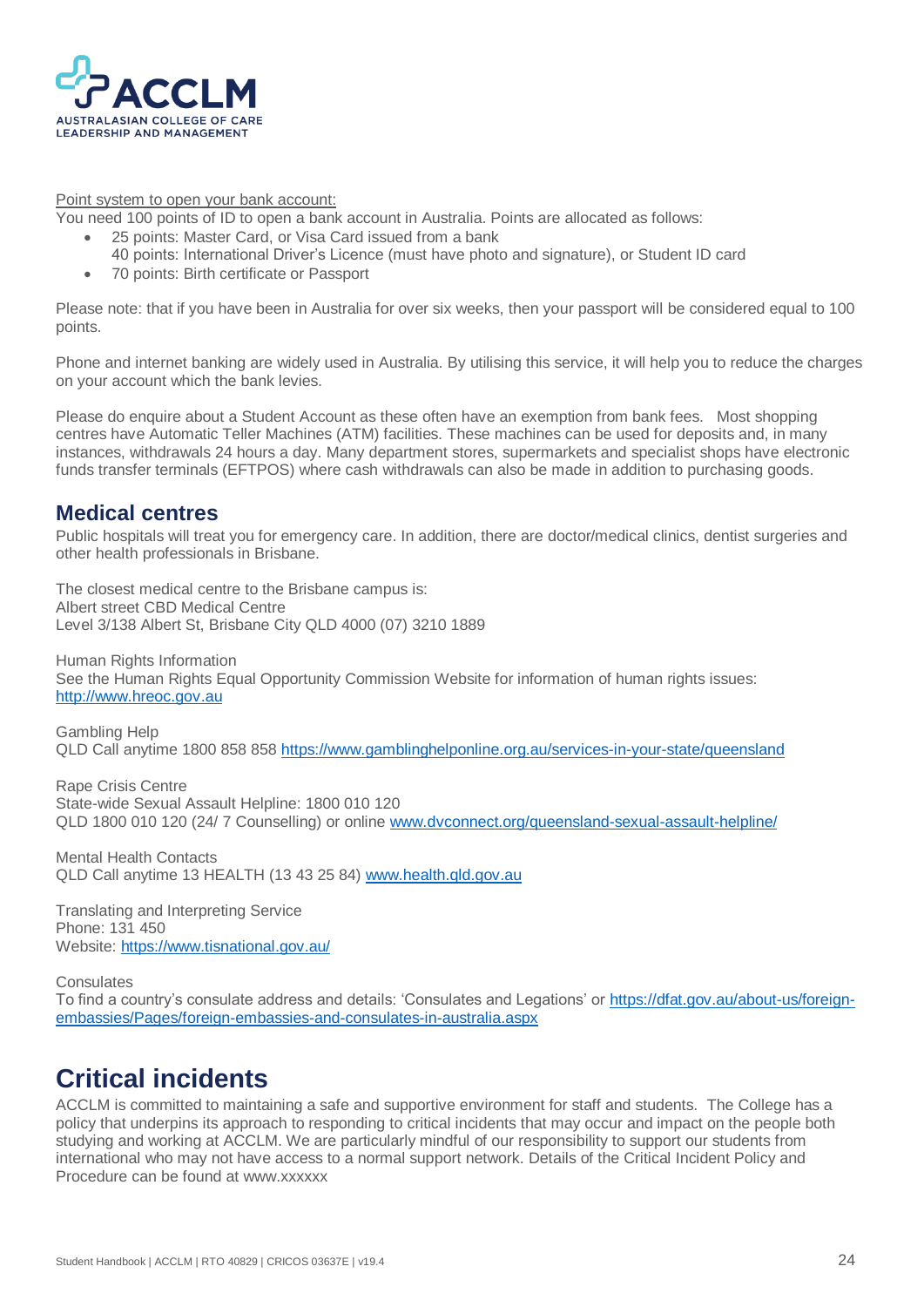

### <span id="page-25-0"></span>**What to do in case of an emergency**

For any emergency where Police, Fire Brigade or Ambulance assistance is required immediately call 000.

How 000 works:

000 calls are answered by an operator who will ask which service you require - Police, Fire or Ambulance. The operator will ask relevant questions, and arrange an appropriate response from the local Police, Ambulance or Fire Service.

000 Calls are free on all mobile phones.

The College General Manager is available at all times on +61 02 9318 8180 for emergencies. Please, **ONLY** use this number after hours strictly for EMERGENCIES ONLY.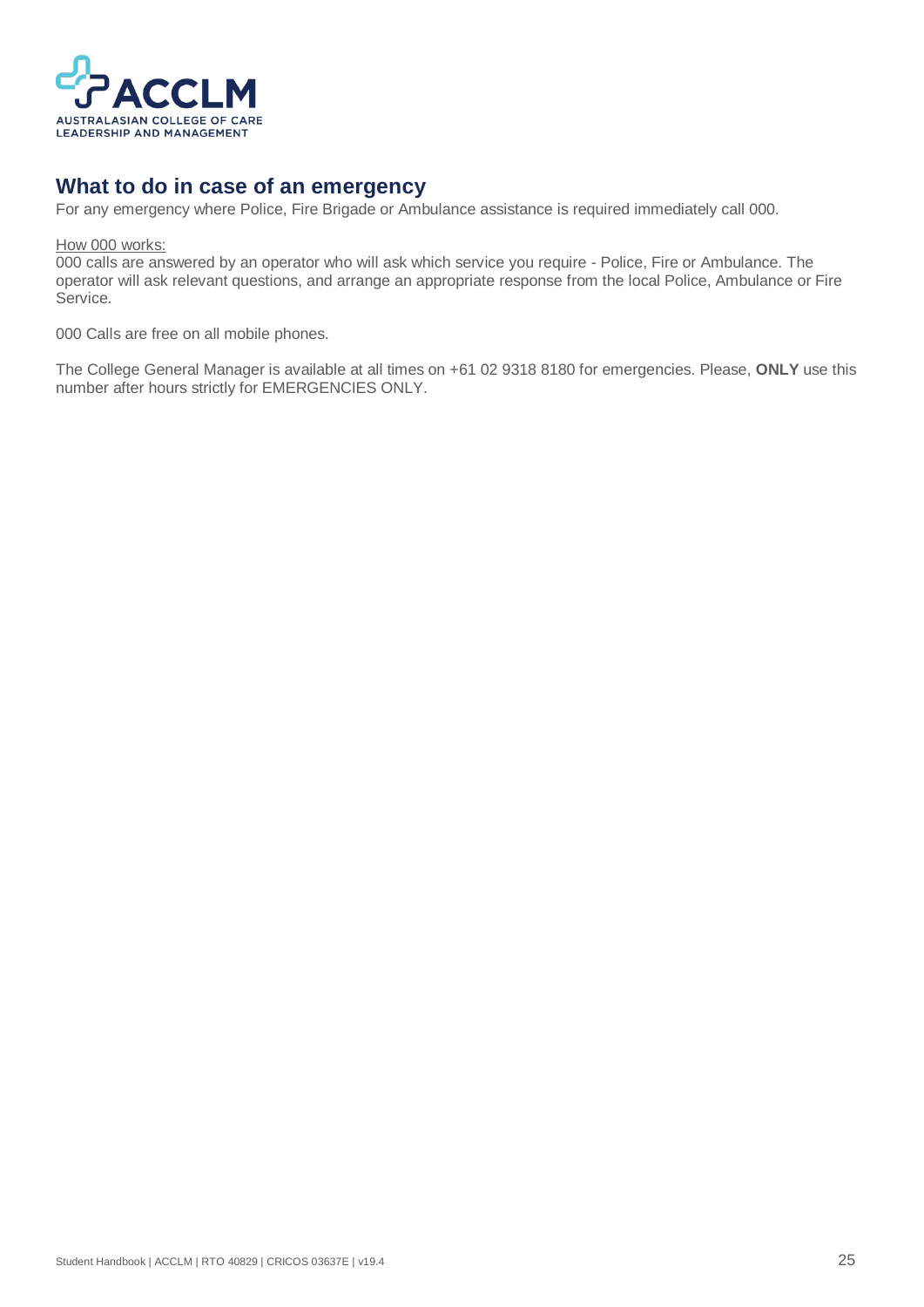

# <span id="page-26-0"></span>**Student and Staff safety in the event of an emergency oncampus**

### <span id="page-26-1"></span>**Evacuation diagram: Brisbane Campus**



# **SITE PLAN**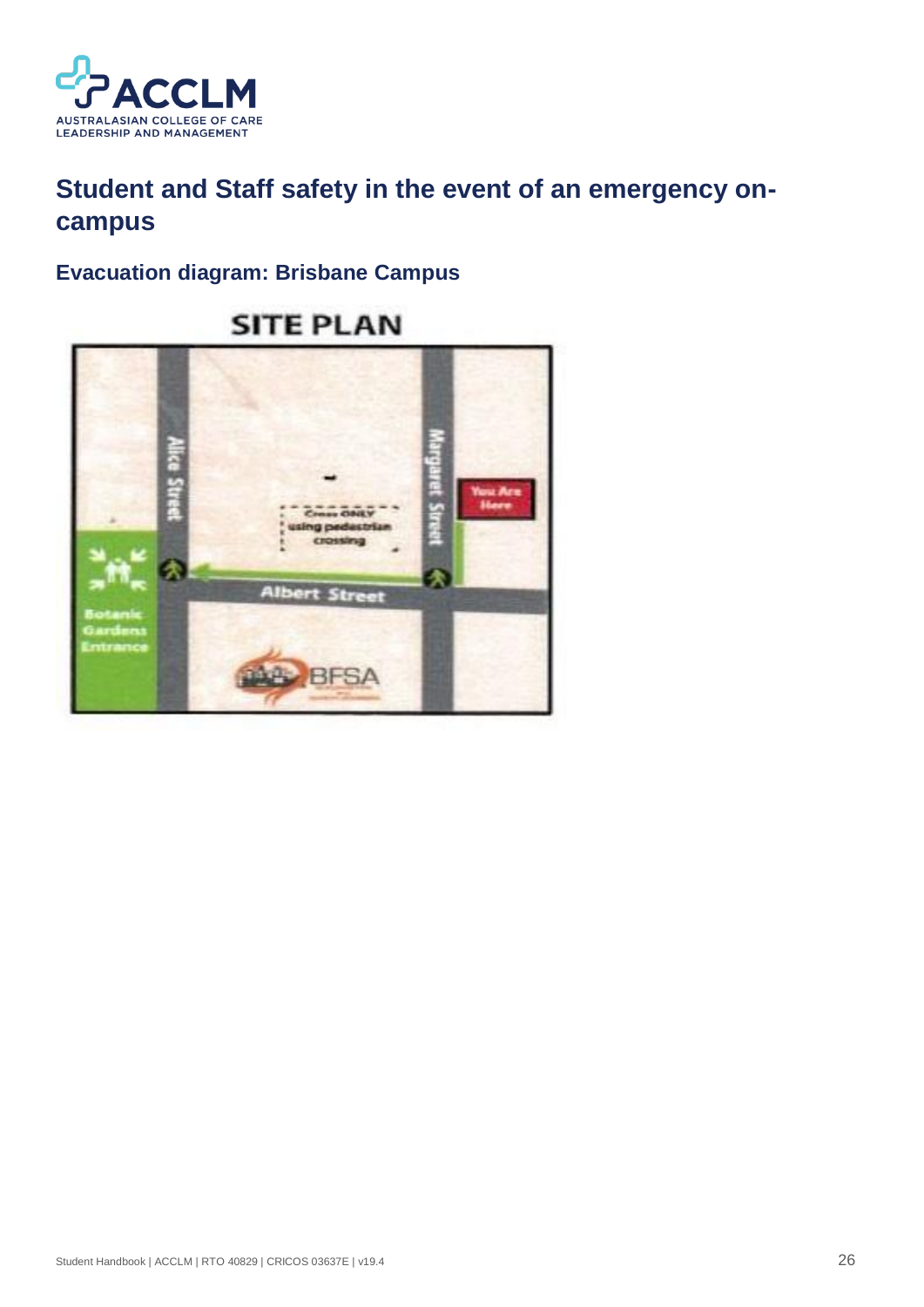

#### Brisbane Campus Floor Plan (Level 2)

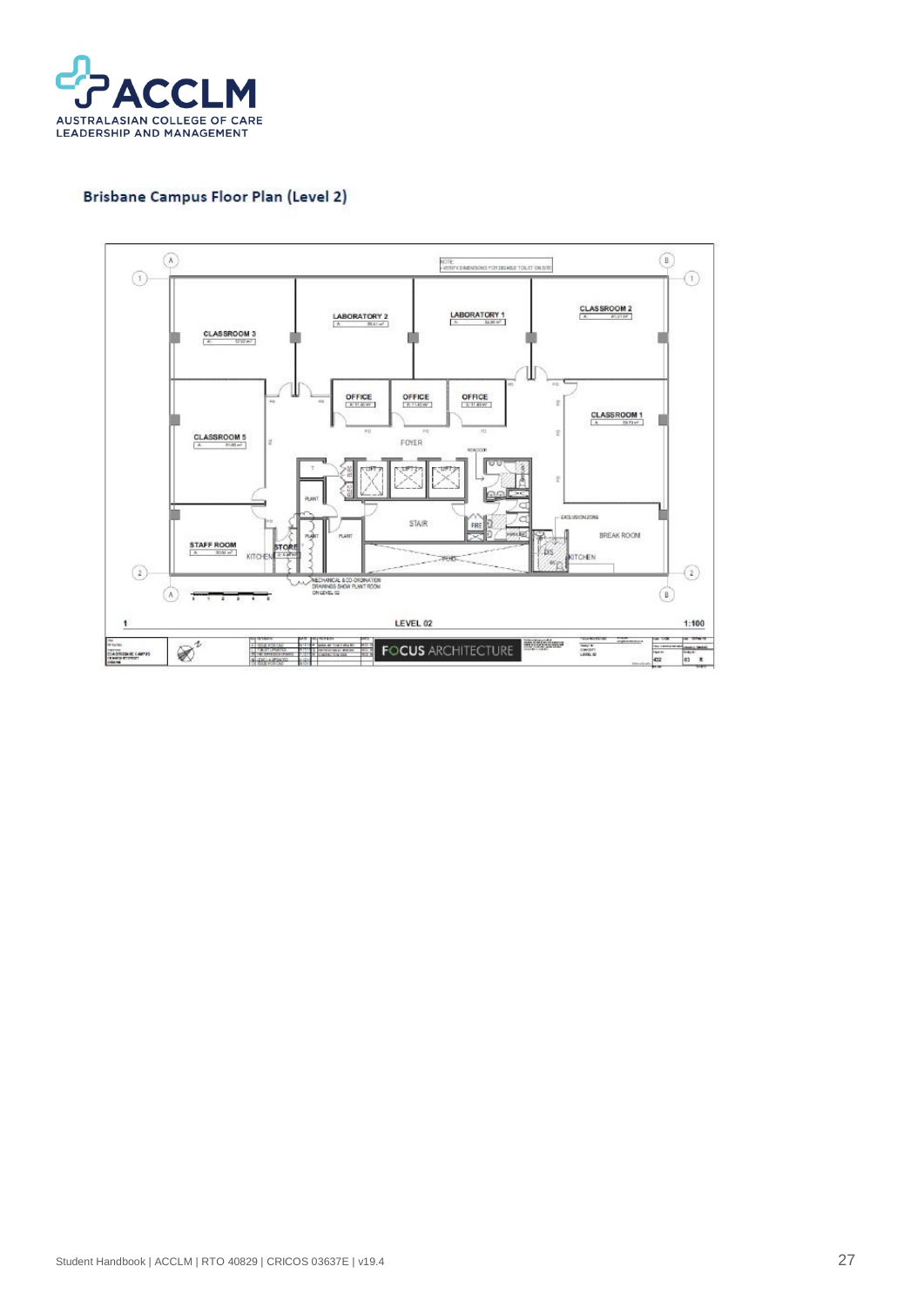

# <span id="page-28-0"></span>**PART B**

# <span id="page-28-1"></span>**International Students**

#### **Australia's education profile**

The Australian Government Department of Education and Training promotes mobility through qualifications recognition. The Australia Country Education Profile provides comprehensive information about education in Australia to improve understanding of the Australian education system and Australian qualifications.

To support mobility, the department engages domestically and globally on qualifications recognition policy and encourages improved recognition practices. It also engages in international policy dialogue on the Australian Qualifications Framework (AQF).

Other departmental information and services to support recognition includes Country Education Profiles—an online recognition tool providing guidance on the comparability:

- of international qualifications to qualifications on the AQF, lists of recognised institutions and information about education systems for 126 countries
- professional development for recognition authorities
- providing qualifications recognition policy advice to Australian educational institutions, professional assessing authorities and state and territory governments
- assessments of international postsecondary qualifications for individuals for general purposes.

For more information see<https://www.internationaleducation.gov.au/>

### <span id="page-28-2"></span>**Education Services for International Students Framework**

Australia provides strong protection for international students through the Education Services for International Students (ESOS) legislation, which requires institutions that provide education to international students to meet nationally consistent standards in education delivery, facilities and services. Breaches of the Act are treated seriously, and the penalties can be significant.

All institutions wanting to deliver courses to international students in Australia must be registered with the Commonwealth Register of Institutions and Courses for International Students (CRICOS) and meet special registration conditions.

The National Code of Practice for Providers of Education and Training to International Students 2018 <https://www.legislation.gov.au/Details/F2017L01182> provides nationally consistent standards for the conduct of registered providers and the registration of their courses.

The standards set out specifications and procedures to ensure that registered providers of education and training courses can clearly understand and comply with their obligations under the National Code.

Information that explains your rights as a student studying in Australia under the Education Services for International Students Act 2000 can be found on the Study in Australia website: <http://www.studyinaustralia.gov.au/global/australian-education/education-system/esos-act>

# <span id="page-28-3"></span>**Tuition Protection Service (TPS)**

Tuition fee protection for international students is organised under the Tuition Protection Service (TPS). The Tuition Protection Service is an initiative of the Australian Government to assist international students whose education providers are unable to fully deliver their course of study.

If in the unlikely event ACCLM cancels a course for which it has issued a CoE and does not offer an equivalent alternative course the affected student will be entitled to a full refund of course tuition fees for the cancelled course and any subsequent package courses; and a full refund of the International Student Health Cover Fee. The Tuition Protection Service (TPS) provides tuition protection to students in the case of provider default. TPS will assist you in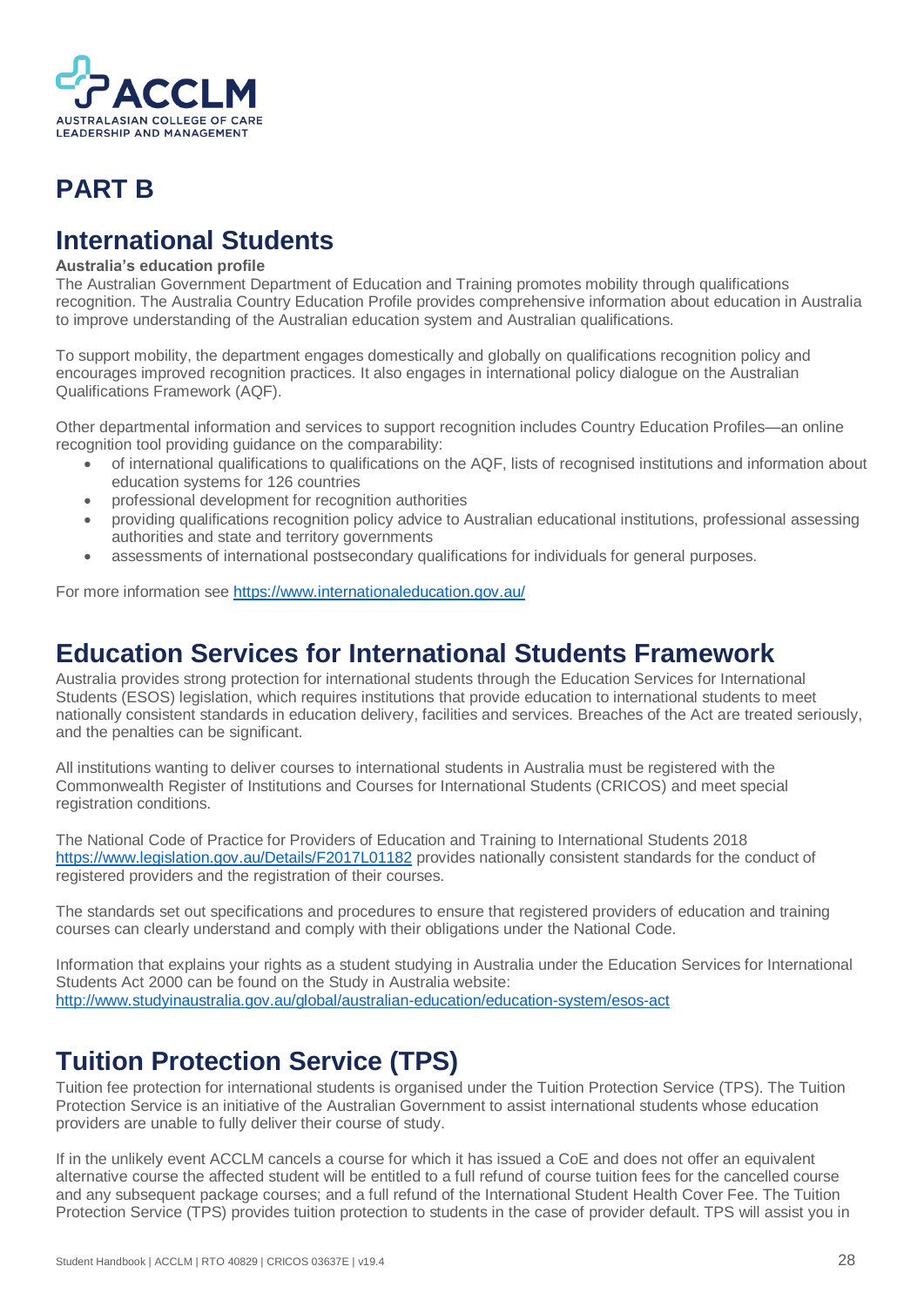

finding an alternative course if a suitable alternative is not offered by the RTO and you are not offered a refund for unused tuition fees. The TPS is a placement and refund service to assist international students whose RTOs are unable to fully deliver their course of study. The TPS ensures international students can either:

- complete their studies in another course or with another registered provider or
- receive a refund of their unused tuition fees.

### <span id="page-29-0"></span>**PRISMS**

The Provider Registration and International Students Management System (PRISMS) is a secure computer system that is the information source for CRICOS. Education institutions and their courses are listed on PRISMS, as is each student studying in Australia on a student visa. That is because this system interfaces with the Department of Home Affairs (DHA) data.

Through PRISMS education institutions notify DHA of each student's enrolment in a course. This should occur before the student applies for a student visa to study in Australia. The enrolment information generates an electronic Confirmation of Enrolment (eCoE) as evidence of enrolment in a registered, full- time course. This eCoE is a key requirement for DHA to issue a student visa. Education providers also use PRISMS to notify DHA of students who may have breached the terms of their student visa. PRISMS has reduced visa fraud and ensured education institutions keep track of the students in their care.

### <span id="page-29-1"></span>**International students' rights**

The ESOS framework protects student rights. It includes:

- The right to receive, before enrolling, current and accurate information about courses, tuition and non-tuition fees, modes of study and other information from a provider and the provider's agent
- The requirement to sign a written agreement with the provider before or as fees are paid, setting out the services to be provided, fees payable and information about refunds of tuition and non-tuition fees. A copy of the written agreement will be kept by the student and ACCLM. [https://internationaleducation.gov.au/Regulatory-](https://internationaleducation.gov.au/Regulatory-Information/Documents/esosstudentfactsheetv4%20-%20Final%20clean%20copy.pdf)[Information/Documents/esosstudentfactsheetv4%20-%20Final%20clean%20copy.pdf](https://internationaleducation.gov.au/Regulatory-Information/Documents/esosstudentfactsheetv4%20-%20Final%20clean%20copy.pdf)
	-
- The right to get the education the student has paid for. The ESOS framework includes consumer protection that will allow students to be placed in another course if the provider is unable to teach the course.
- The right to know:
	- $\circ$  How to use the provider's student support services
	- o Who the contact officer is for international students
	- o How to apply for course credit
	- o How to apply for enrolment deferment, enrolment suspension or cancellation
	- $\circ$  The provider's requirements for satisfactory progress in the courses of study
	- o How to use the provider's complaints and appeals process.
	- The student's responsibilities include:
		- o Satisfy the student visa conditions
		- o Maintain International Student Health Cover (OSHC) for the period of the stay
		- $\circ$  Meet the terms of the written agreement with ACCLM, including the payment of fees
		- o Inform the provider of any change of address
		- o Maintain satisfactory course progress.

#### Conditions of your visa

All International students applying to enter a training program being offered by ACCLM must:

- Be over the age of 18
- Demonstrate good command of written and spoken English
- Have completed an equivalent secondary schooling level of a High School Certificate or can demonstrate suitable work or life experience
- Meet the following Student Visa 500 subclass requirements: [https://immi.homeaffairs.gov.au/visas/getting-a](https://immi.homeaffairs.gov.au/visas/getting-a-visa/visa-listing/student-500)[visa/visa-listing/student-500](https://immi.homeaffairs.gov.au/visas/getting-a-visa/visa-listing/student-500)
	- o Be a genuine temporary entrant
	- o Meet English language test score requirements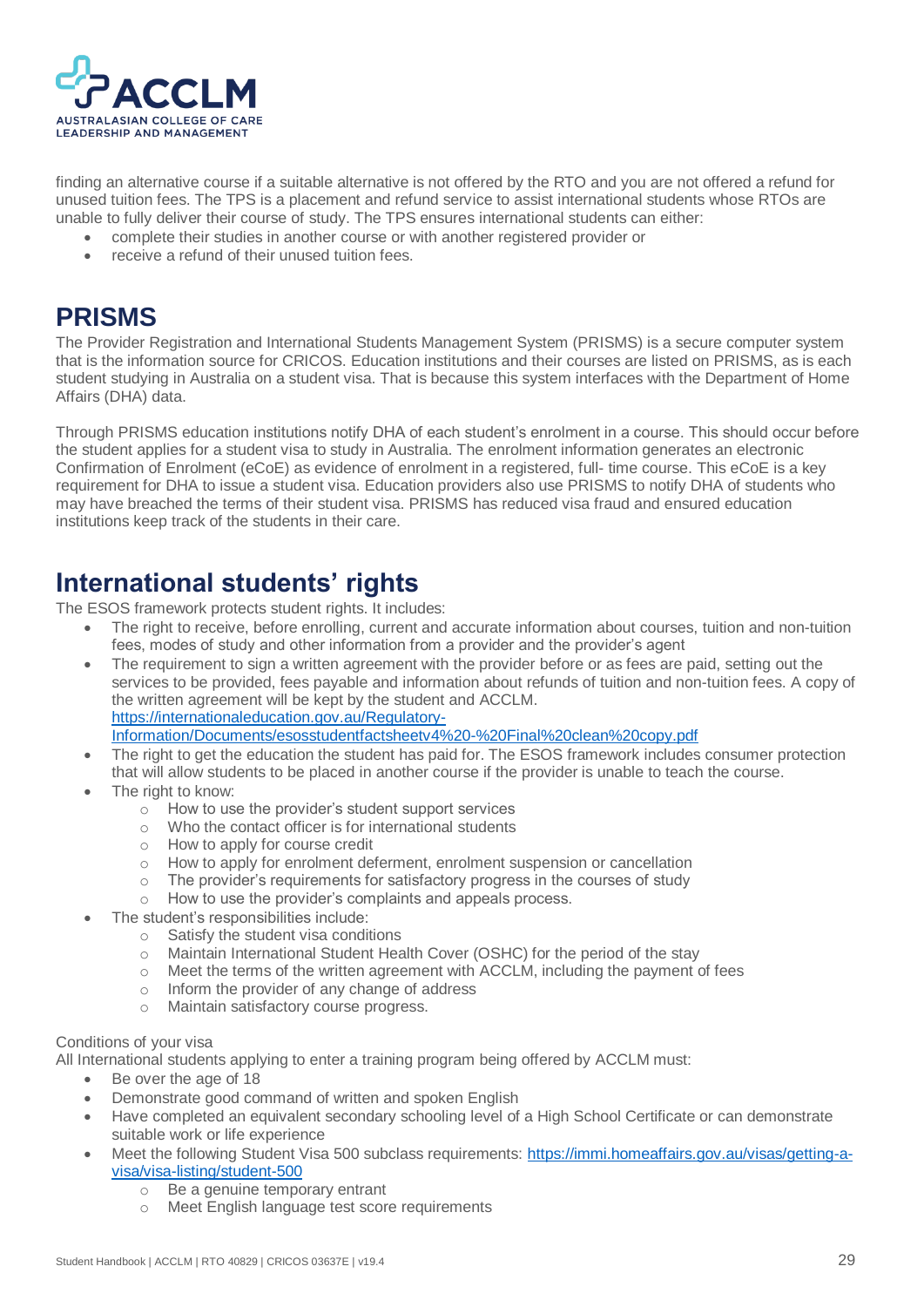

- o Demonstrate financial capacity
- o Hold International Student Health Cover (OSHC)
- o Meet the health requirements
- o Be of good character

Students from different countries will have different visa application requirements. The easiest way to determine the evidence required to satisfy the visa requirements is for the prospective international student to utilise the Document Checklist Tool provided with the Student Visa (subclass 500) requirements page: [https://immi.homeaffairs.gov.au/visas/getting-a-visa/visa-listing/student-500.](https://immi.homeaffairs.gov.au/visas/getting-a-visa/visa-listing/student-500)

All students, regardless of the financial capacity and English language proficiency will continue to have to meet all other core visa criteria, such as the Genuine Temporary Entrant requirement and health and character criteria.

### <span id="page-30-0"></span>**Permission to work arrangements**

If you have been granted your student visa, you may have received permission to work along with your visa grant. This will also apply to any family member traveling with you on your student visa. You are not allowed to work until your course has started and you can work up to 40 hours per fortnight while your course is in session. However, you can work unlimited hours during scheduled course breaks. Your family members are not allowed to work until you begin the scheduled course and they are also limited to 40 hours per fortnight.

Further information about student visa conditions can be found at the Department of Home Affairs: Meet the following Student Visa 500 subclass requirements: [https://immi.homeaffairs.gov.au/visas/getting-a-visa/visa-listing/student-](https://immi.homeaffairs.gov.au/visas/getting-a-visa/visa-listing/student-500#When)[500#When.](https://immi.homeaffairs.gov.au/visas/getting-a-visa/visa-listing/student-500#When)

# <span id="page-30-1"></span>**Fair Work Ombudsman**

The Fair Work Ombudsman (FWO), is an independent statutory agency of the Government of Australia that serves as the central point of contact for free advice and information on the Australian national workplace relations system.

The Office of the Fair Work Ombudsman also investigates workplace complaints and enforces compliance with national workplace laws. The Office of the Fair Work Ombudsman offers employers and employees free information and advice on pay, conditions, and workplace rights and obligations under the national workplace relations system. The Office of the Fair Work Ombudsman operates the Fair Work Infoline for workplace relations queries on 13 13 94.

If you make a complaint to the Office of the Fair Work Ombudsman, they will make a decision about the best course of action to resolve the complaint. FWO might decide:

- that the matter is outside of their jurisdiction and refer the person somewhere else
- that there hasn't been a breach of Commonwealth workplace laws
- that mediation is the best way to resolve the issues
- to conduct a formal investigation
- to conduct an audit.

An investigation looks at employment records and documents to find out the facts of a workplace complaint and to decide if relevant parties have complied with Commonwealth workplace laws.

# <span id="page-30-2"></span>**Delivery of courses**

Students are required to undertake 20 hours' study per week during terms. ACCLM courses are structured to ensure the delivery and assessment process is both rigorous and relevant.

ACCLM adopts a Course Progress Policy and attendance is monitored as a component of unsatisfactory academic progress. Students are provided with textbooks and workbooks and access to a library.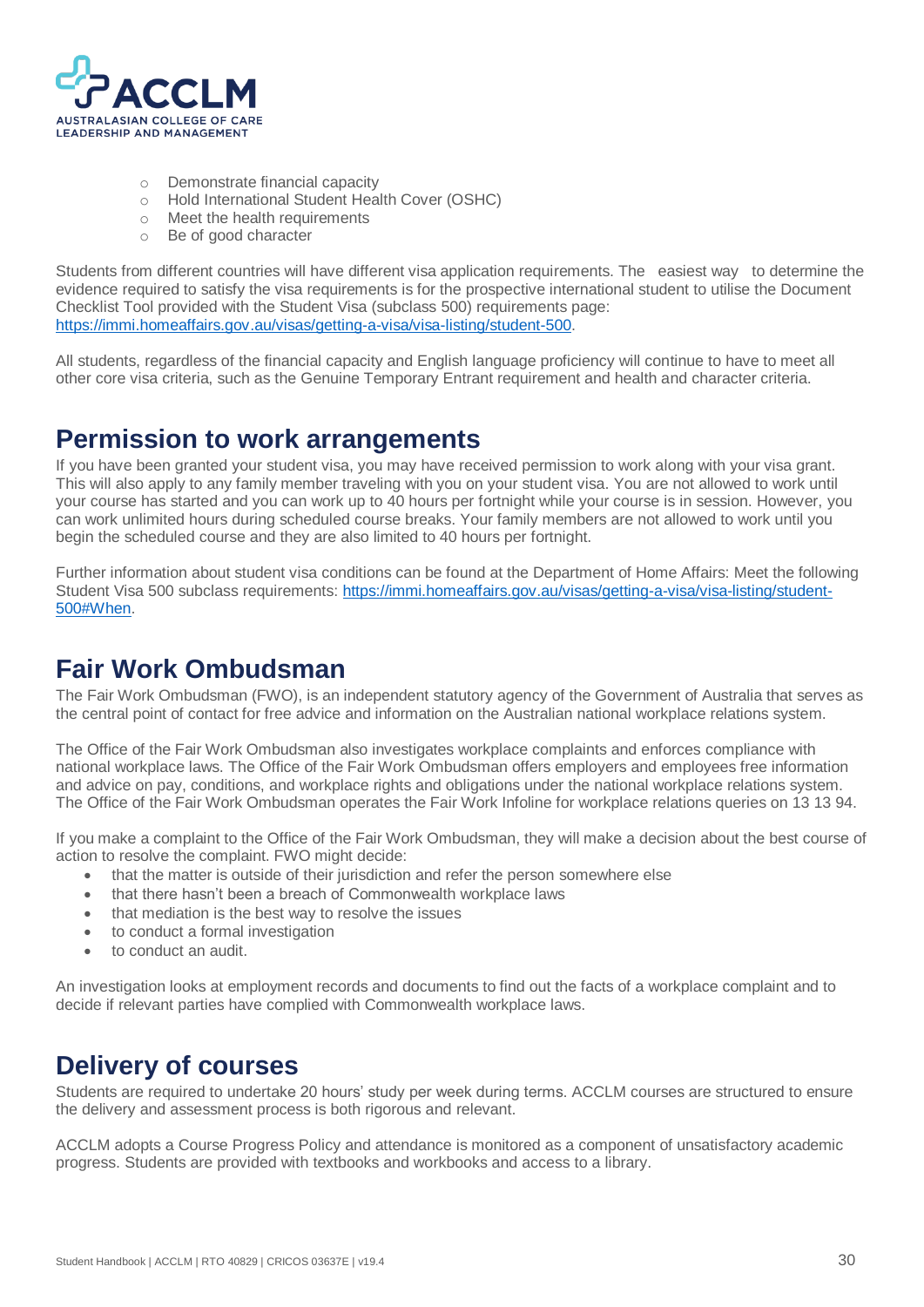

# <span id="page-31-0"></span>**Course Progress Policy**

ACCLM monitors, records and assesses the course progress of each student in which the student is currently enrolled. The National Code of Practice for Providers of Education and Training to International Students 2018 (National Code) of the ESOS Act 2000, international students are required to maintain satisfactory course progress in order to successfully complete their program within the duration specified in the Confirmation of Enrolment (CoE) letter.

Satisfactory course progress is defined as a student successfully completing all required subjects / units of competency in their program in order to achieve the qualification within the expected duration specified on their CoE.

Unsatisfactory course progress is defined as not successfully completing or demonstrating competency in at least 50% of the subjects/units of competency undertaken in that term (study period) or failing the same unit twice. A student who is identified as falling behind in completion will be managed via a range of intervention strategies.

An intervention strategy is an individual student learning plan developed by the Director of Studies in consultation with the Trainer/Assessor aimed at improving the academic progress of a student. Intervention strategies may include additional learning support, make-up classes, counselling, training to develop study habits or adjustment to the study program.

ACCLM will do everything it can to assist students who want to learn and progress.

ACCLM can only extend the expected duration of study in extremely limited circumstances, through issuing a new CoE letter. Students must provide evidence of compassionate and compelling circumstances.

If the intervention strategies do not result in any improvement, ACCLM will notify the student in writing of its Intention to Report to the Department of Education of unsatisfactory Course Progress and of their right to access the complaints and appeals processes within 20 days. This Intention to Report is a formal process and may result in the cancellation of the student visa by the Department of Home Affairs.

Students are advised to refer to the Course Progression Policy and the Course Progression Procedure on the College website: [https://www.acclm.edu.au/policies-forms/.](https://www.acclm.edu.au/policies-forms/)

### <span id="page-31-1"></span>**Deferring, suspending or cancelling a course**

Under the requirements of the ESOS Act and National Code, International students enrolled at ACCLM are not permitted to defer commencement of their studies, or suspend their studies, except:

- on the grounds of illness evidenced by an Australian certified doctor's certificate stating that student is unable to attend classes
- compelling or compassionate circumstances beyond the control of the student

ACCLM may suspend or cancel a student's enrolment on the basis of misbehaviour, the student's failure to pay their fees or for a breach of course progress requirements. The College will inform the student of its intent to suspend or cancel their enrolment and advise them of their right to appeal the decision through its internal appeals process. The suspension or cancellation of a student's enrolment cannot take effect until the internal appeals process is completed.

Deferment, suspension and cancellation may affect a student's visa and ACCLM must report on PRISMS as required under Section 19 ESOS Act where the enrolment is deferred, temporarily suspended or cancelled. ACCLM must report the student to DHA via PRISMS, as not complying with visa conditions.

### <span id="page-31-2"></span>**Process for transferring to another provider**

Under the National Code of Practice for Providers of Education and Training to International Students 2018 of the ESOS Act 2000, international students are restricted from transferring between education providers prior to completing six months of their principal course of study, unless they are given a release from their RTO or can demonstrate exceptional circumstances. ACCLM will only consider giving a release to a student who has a valid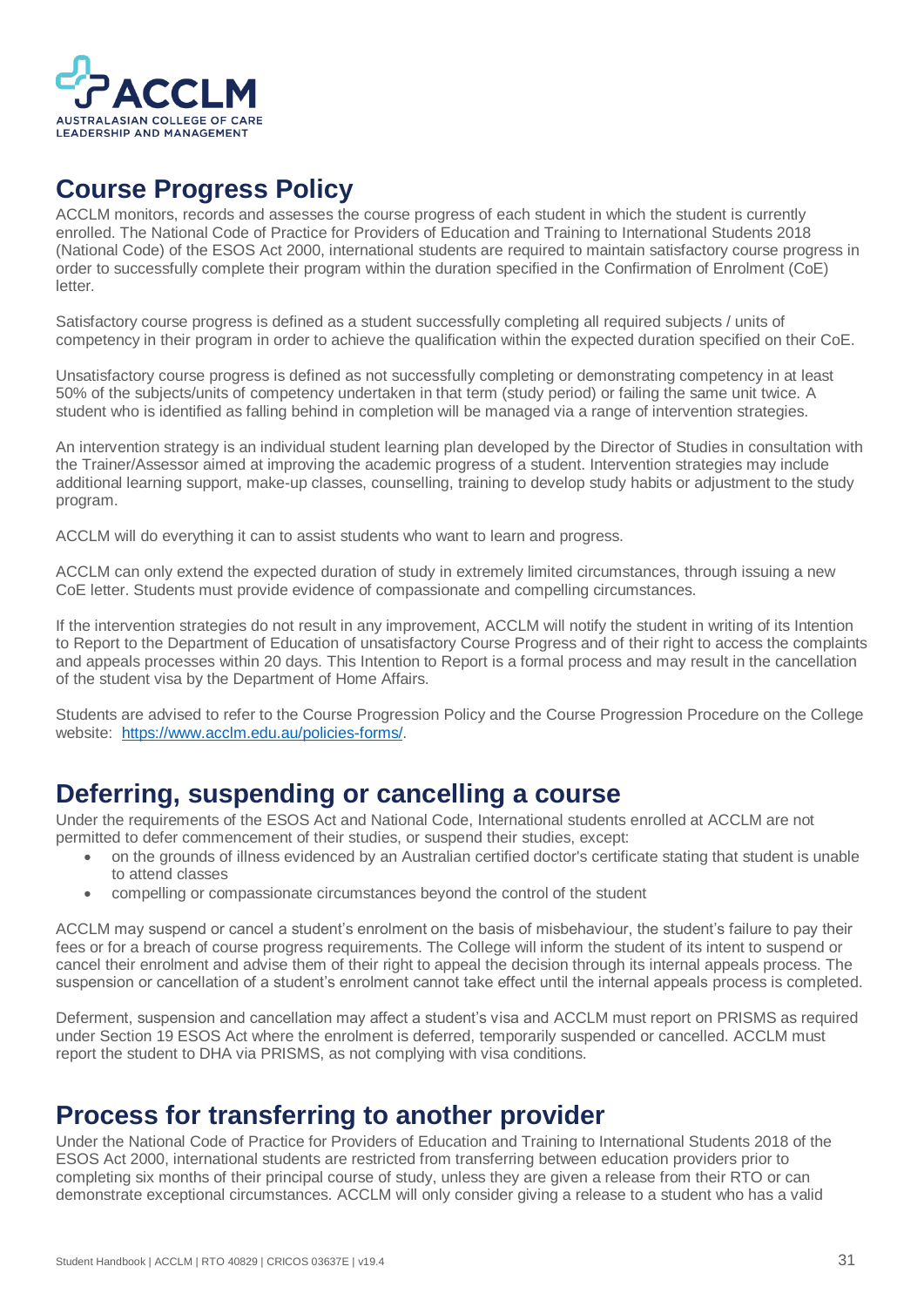

enrolment offer from another registered education provider. Students must also complete an Application to Transfer between Registered Providers form. If granted, a release will be issued at no cost to the student.

All requests for a transfer are recorded on PRISMS by ACCLM including the reasons for refusal of release. Where a release is not granted, the student will be advised in writing providing the reasons for refusal. The student may access the College's complaints and appeals process<https://www.acclm.edu.au/policies-forms/> within 20 working days if they want a review of the decision.

Applications for transfer from ACCLM will be assessed and replied to within 5 working days.

Students applying to transfer to another provider must use the following process:

- The student must go to Student Services to fill in the Termination Request Form
- Students must complete all sections, in particular the reason and circumstances for the transfer to another provider with documentary evidence
- Students who have NOT completed six months of their principal course MUST NOT provide a Confirmation of Enrolment from another provider as evidence.
- The student must then make an appointment to meet with the Director of Studies to discuss the transfer request
- The Director of Studies will discuss the circumstances that constitute reasonable grounds for refusal or acceptance of the student's request including when a transfer may be considered detrimental to the student.
- Assessing and replying to the student transfer request will be completed within 5 Business/working days unless insufficient evidence has been submitted with the application.
- In straightforward requests, students will be provided with an immediate signature from the Director of Studies during the interview either accepting or rejecting the transfer and termination request.
- In cases where other evidence needs to be provided and considered, all requirements will be noted on the SMS with required future actions.

In all cases, students who have not had their termination request approved may access the College's complaints and appeals process within 20 days. Evidence will be retained on the student file.

### <span id="page-32-0"></span>**Extension of student's study period**

ACCLM will only extend the duration of a student's study where it is clear that the student will not complete the course within the expected duration as specified on the students CoE as a result of:

- Compassionate or compelling circumstances (e.g. illness, where a valid medical certificate states that the student was unable to attend classes or where ACCLM has not been able to offer a pre-requisite unit of competency)
- ACCLM is implementing the intervention strategy for students at risk of not meeting satisfactory course progress
- ACCLM approved deferment or suspension of studies granted under the National Code of Practice

Where there is a variation in a student's enrolment load which affects the student's expected duration of study in accordance with Standard 8.16, ACCLM records this variation and the reasons on the student file. The College will then report the student via PRISMS and/or issue a new CoE to account for the variation.

The student is advised to contact Department of Home Affairs to seek advice on any potential impacts on their visa, including the need to obtain a new visa.

Except in circumstances specified as valid grounds for extension to duration as noted above, the expected duration of study at ACCLM specified in the student CoE will not exceed the CRICOS registered course duration.

### <span id="page-32-1"></span>**Leave**

#### <span id="page-32-2"></span>**Holidays and leave**

ACCLM has timetabled in suitable holidays for international students undertaking courses, so students are not permitted to have additional holidays. ACCLM closes on all official Federal and state Public Holidays.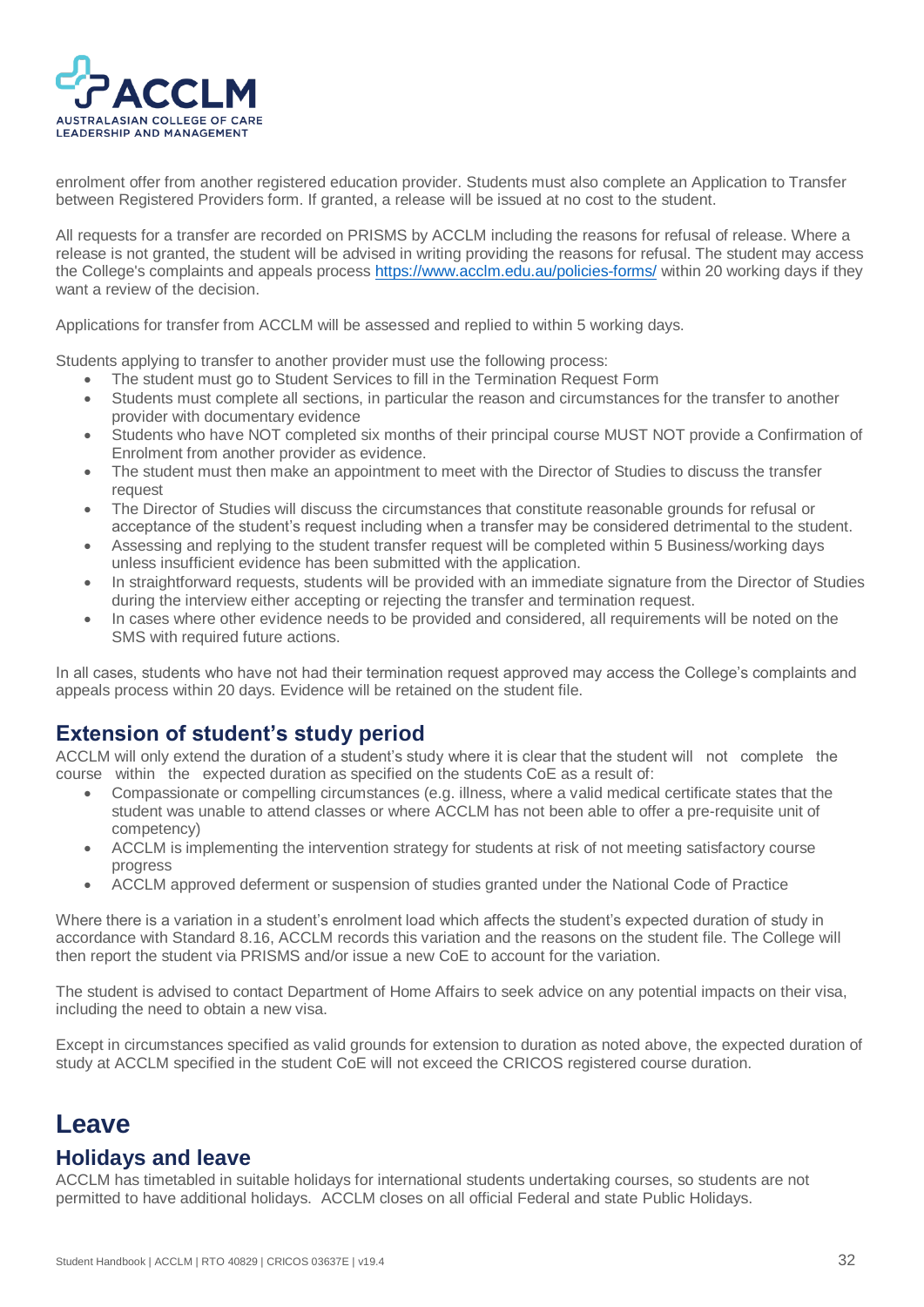

### <span id="page-33-0"></span>**Special leave**

International students may apply for special leave under specified compassionate or compelling circumstances. Compassionate or compelling circumstances are generally those beyond the control of the student and which are likely to have an impact upon the student's course progress or wellbeing and could include, but are not limited to:

- serious illness or injury, where a medical certificate states that the student will be unable to attend classes; • death or illness of close family members such as parents or grandparents (doctors or death certificate should be provided);
- major political upheaval or natural disaster in the international student's home country requiring emergency travel and this has impacted, or will impact, on the student's studies;
- a traumatic experience which could include Involvement in or witnessing of a serious accident; or witnessing or being the victim of a serious crime, which has impacted on the student (these cases should be supported by police or psychologist reports).

Students are required to provide compelling documentary evidence to support their request and are advised of the circumstances and consequences regarding suspension of study as a result of special leave. The maximum time allowed for a deferment or voluntary suspension of study for special leave is 20 weeks, not including holidays.

### <span id="page-33-1"></span>**Sick leave**

International students who are absent due to medical reasons MUST provide a medical certificate from a registered doctor. Where illness is for an extended period of time the student must notify ACCLM as soon as practicable.

In all cases where a student is absent with or without approval or seeks retrospective approval for an absence, ACCLM records the period as absent and retains a copy of the medical certificate on the student file and includes notes in the student learner management system.

Students must keep the original medical certificate(s) to provide to DHA if required. ACCLM maintains copies of medical certificates in the student file.

### <span id="page-33-2"></span>**Leave application procedure**

Where international students require special leave, a Leave Application form is available from ACCLM reception and must be completed with supporting documentation. Depending upon the degree of urgency the leave application will be processed as follows:

- Serious matters will be processed immediately
- Minor matters will be processed within 5 business/working days

In cases where a leave application has not been approved and the student takes leave without approval, the process for course progress will be initiated as per Policy for Course progress: [https://www.acclm.edu.au/policies/ECA-Group-](https://www.acclm.edu.au/policies/ECA-Group-Course-Progression-Policy.pdf)[Course-Progression-Policy.pdf.](https://www.acclm.edu.au/policies/ECA-Group-Course-Progression-Policy.pdf)

# <span id="page-33-3"></span>**Life in Australia - Living in Australia as an international student**

As an international student studying at an ACCLM, you will be studying or living in Brisbane.

Brisbane is globally recognised as safe, clean cities with an abundance of fresh air and green spaces green. Brisbane offers a multicultural, cosmopolitan environment, enriched by the diversity of peoples and cultures which make up their populations. Brisbane boasts of Museum and Science Centre, with noted interactive exhibitions. If sport appeals to you, there is a great variety from which to choose. Australians love sport and either participate in their favourite sport or watch it regularly. There are many cultural, historical, commercial, retail, entertainment and sporting venues within easy access via public transport from ACCLM's Brisbane city campus' architectural heritage from the colonial past, Chinatown, shopping precincts, art galleries and museum are just minutes away.

#### <span id="page-33-4"></span>**International student health cover**

Student visa holders are required to obtain International Student Health Cover to cover their stay in Australia as a student. Health cover cards and membership numbers are sent to ACCLM from the OSHC providers and students can collect them from student services.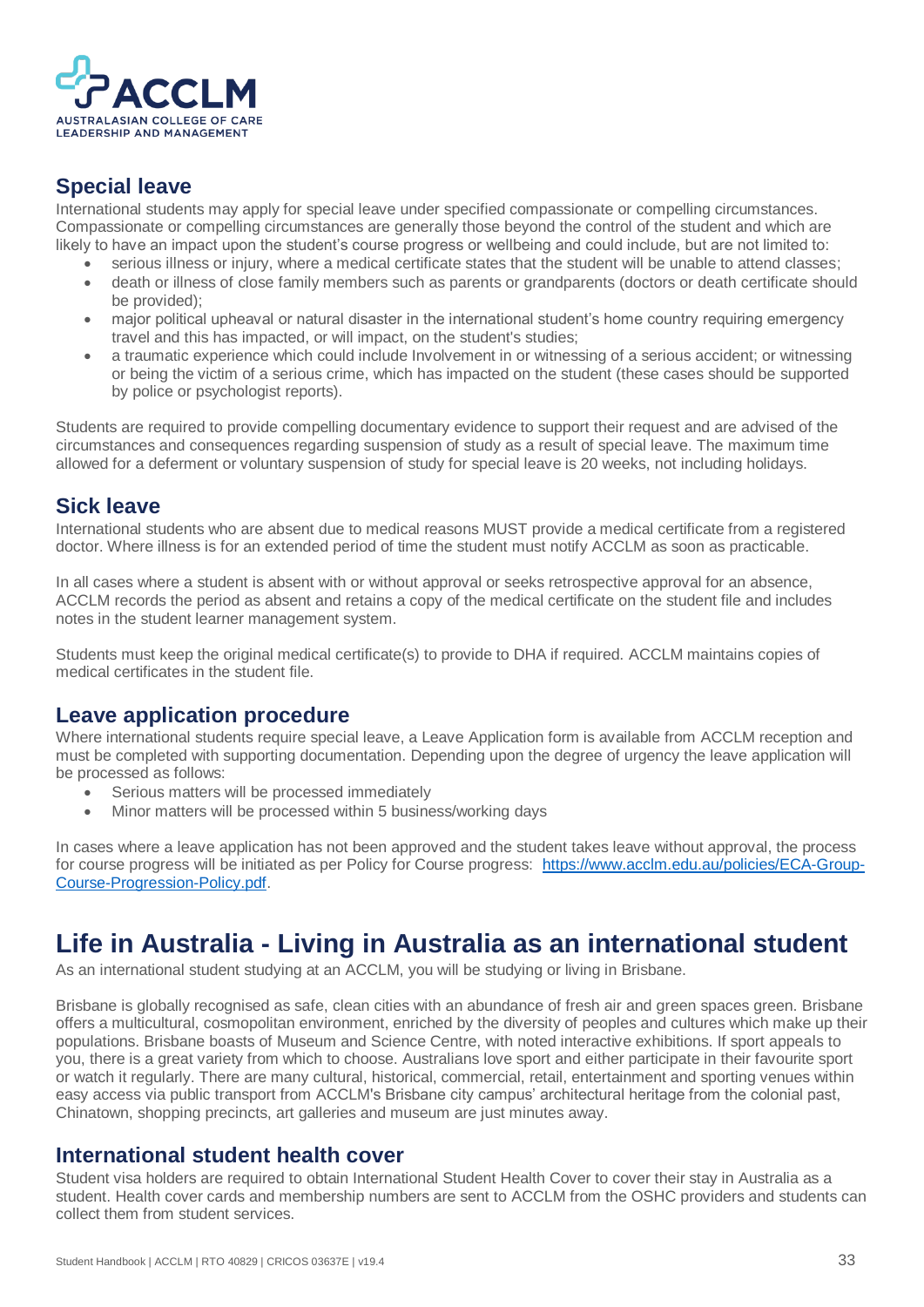

Once the health cover card or membership number has been issued, students can claim money back on a visit to a doctor or hospital in Australia. To claim, students must take the receipt of payment to the nearest Health care provider office.

Students must make an appointment with the Student Support Officer if there are any problems with OSHC.

#### <span id="page-34-0"></span>**Weather**

Brisbane has a humid subtropical climate with hot, humid, summers and dry moderately warm winters. During summer average temperatures range from 21-29.8°C. From March to May the average temperature drops between 15- 25 °C and the same average temperature from September to November, and during winter it is generally dry and mild with low temperatures between 11-21°C

# <span id="page-34-1"></span>**Transport**

As an international student, you will need to travel from your home to college, and to work if you find employment. Most students live in residential areas away from the central cities and use public transport— ACCLM campuses are conveniently located close to major transport hubs.

Brisbane uses the "Go" card to pay for public transport. Go card is Translink's electronic ticket to fast, easy and convenient travel. By using Go Card a traveller can travel seamlessly across South East Queensland by touching on at the beginning of the journey and touching off at the end. The fare will be automatically calculated and deducted from the card balance.

GoCard- visit<https://translink.com.au/> for detail transport information.

### <span id="page-34-2"></span>**Accommodation services**

CozzyStay is an accommodation provider referred to by ECA Group. Accommodation options are divided into residence and homestay. Please visit: [www.cozzystay.com.au.](http://www.cozzystay.com.au/)

ECA Group is not responsible for any fees, refunds, registration or accommodation arrangements. Any requests for refunds are not approved or processed through ECA Group and are only approved and processed with the homestay provider.

ACCLM has a list of alternative accommodation available for students. Please advise Student Services if you require assistance with alternative accommodation.

# <span id="page-34-3"></span>**Visas**

You should speak directly to the Department of Home Affairs about your visa or other immigration matters via their Website<https://www.homeaffairs.gov.au/> Department of Home Affairs Offices: Department of Home Affairs Offices: 299 Adelaide Street, Brisbane 4001

Phone: 13 18 81 9am – 4pm, Monday to Friday

Under the ESOS framework as an international student on a student visa you have responsibilities to:

- Satisfy your student visa conditions;
	- o maintain your International Student Health Cover (OSHC) for the period of your stay;
	- o meet the terms of the written agreement with your education provider;
	- o inform your provider and Department of Home Affairs if you change your address;
	- o maintain satisfactory course progress;
	- $\circ$  if attendance is recorded for your course, follow your provider's attendance policy.

For more information, please refer to the provided link: [https://internationaleducation.gov.au/regulatory](https://internationaleducation.gov.au/regulatory-information/pages/regulatoryinformation.aspx)[information/pages/regulatoryinformation.aspx](https://internationaleducation.gov.au/regulatory-information/pages/regulatoryinformation.aspx)